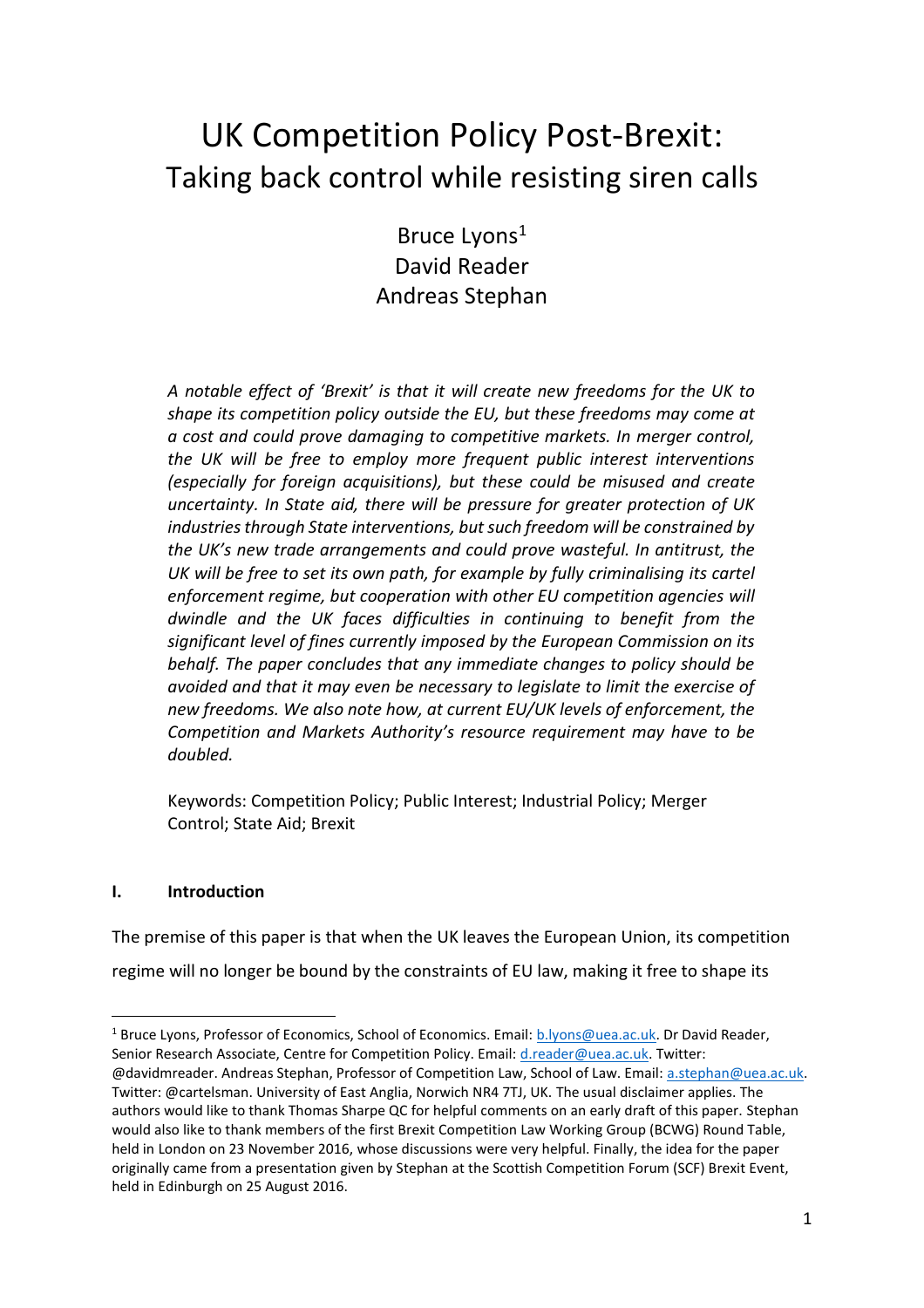competition rules as it sees fit. Post-Brexit competition policy must be understood in the context of the arguments used during the EU referendum debate, and the political response to the disaffection that led to the result. Brexit is largely being shaped by the imperative to 'take back control',<sup>2</sup> particularly over areas such as immigration and trade. In competition policy, pressures to assert greater sovereignty over UK affairs, free from the constraints of EU membership, could manifest themselves in three ways: (i) a move towards more frequent public interest interventions in merger control, particularly in relation to foreign acquisitions; (ii) greater protection of UK industry through State aid interventions; and (iii) a more comprehensive exercise of antitrust powers, including the UK's criminal cartel offence. We examine the implications of each of these for UK competition policy, with a warning that new freedoms entail new costs that could lead to weaker competition and enforcement.

<span id="page-1-0"></span>As we argued in an early working paper on this subject,<sup>3</sup> the rhetoric used during the EU referendum debate – and the political response to the disaffection that led to the result – has made a 'hard Brexit' outcome almost inevitable. <sup>4</sup> Both the UK's Conservative Government and the official Opposition Labour Party interpreted the referendum result as being principally about controlling immigration and ending the supremacy of EU law. <sup>5</sup> On 1 February 2017, this culminated in Parliament overwhelmingly backing a Bill which gave the Government the authority to trigger Article 50 of the Treaty on European Union, to begin the two-year process of EU withdrawal. <sup>6</sup> The following day, the Government published a

<sup>&</sup>lt;sup>2</sup> The phrase 'take back control' was coined by Dominic Cummings, the Campaign Director of 'Vote Leave', and became much-repeated by various figures campaigning for a leave vote; see Henry Mance and George Parker, 'Combative Brexiter who took control of Vote Leave operation' *The Financial Times* (London, 14 June 2016). <sup>3</sup> Bruce Lyons, David Reader and Andreas Stephan, 'UK Competition Policy Post-Brexit: In the Public Interest?' (2016) CCP Working Paper 16-12.

<sup>&</sup>lt;sup>4</sup> A hard Brexit outcome is generally understood to involve the UK forgoing its membership of the European Economic Area in addition to its EU membership; see Anand Menon and Brigid Fowler, 'Hard or Soft? The Politics of Brexit' (2016) 238(1) National Institute Economic Review R4, R8.

<sup>5</sup> This has been evident in various statements by the Prime Minister, Theresa May, and the Leader of the Opposition, Jeremy Corbyn; see eg: Theresa May, 'The government's negotiating objectives for exiting the EU: PM Speech' (Global Britain event, London, 17 January 2017); Theresa May, 'Britain after Brexit: A vision of a Global Britain' (Conservative Party Conference, Birmingham, 2 October 2016), where the Prime Minister proclaimed '[w]e will decide for ourselves how we control immigration'; and Jeremy Corbyn, 'Keynote speech' (Labour Party Annual Conference 2016, Liverpool, 28 September 2016).

<sup>&</sup>lt;sup>6</sup> The Government resisted calls for Parliament to have a vote on triggering Article 50 TEU and did so only after a ruling by the UK Supreme Court in *R (on the application of Miller and another) v Secretary of State for Exiting the European Union* [2017] UKSC 5. Ironically, *Miller* may have actually made a hard Brexit outcome more probable, by ensuring the Prime Minister enjoyed both a popular mandate (from the referendum) and an overwhelming mandate from the House of Commons to pursue a clean break from the EU.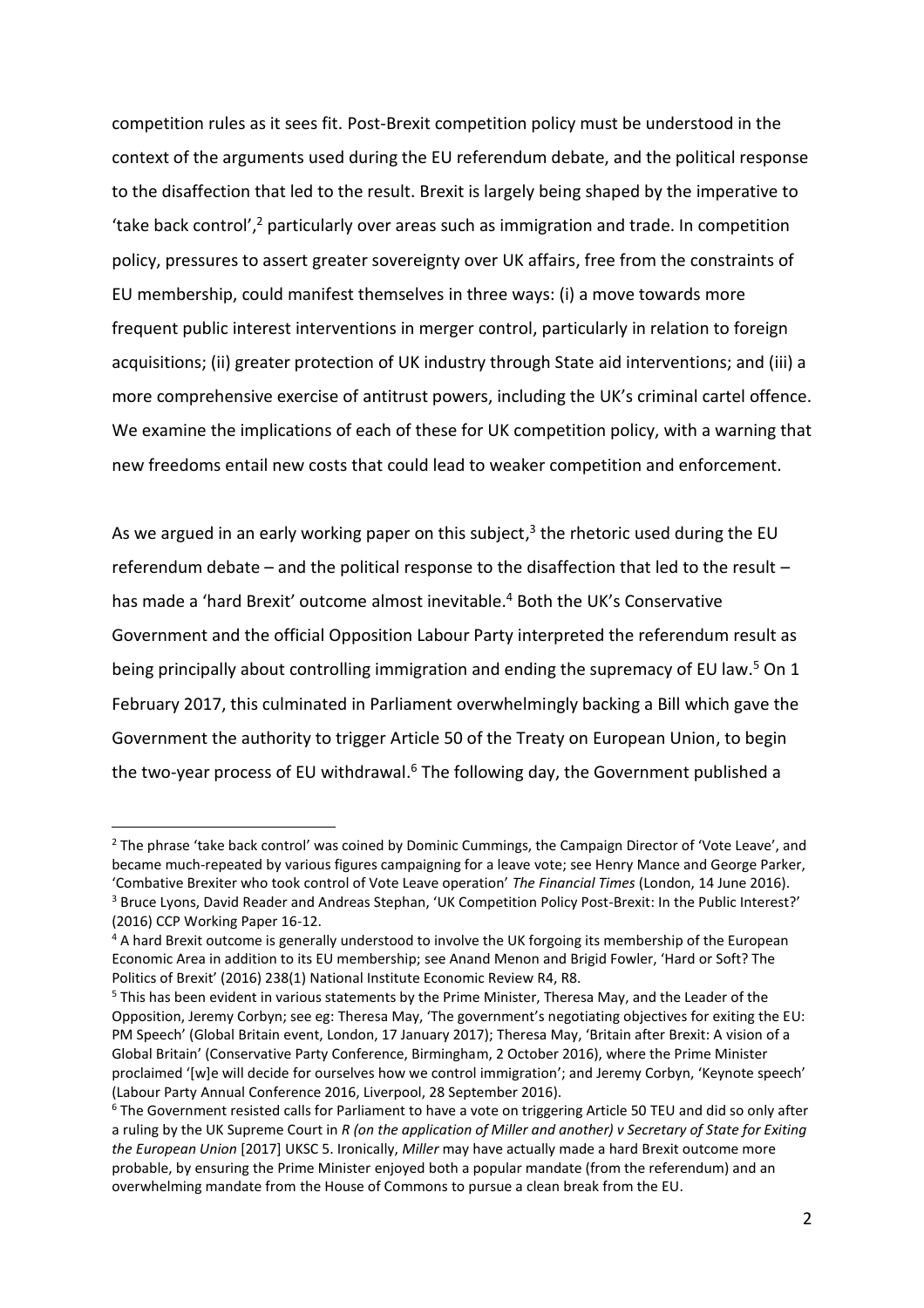<span id="page-2-0"></span>White Paper setting out its objectives for leaving the EU.<sup>7</sup> These include: controlling the number of EU nationals entering the UK; introducing a Great Repeal Bill to convert EU law into domestic law; ending the supremacy of EU Law (including in relation to competition and State aid rules) and the jurisdiction of the Court of Justice of the European Union (CJEU); and having the freedom to secure new trade agreements with countries outside the EU.

Crucially, this strategy explicitly seeks to end the UK's membership of the Single Market, $^8$ and implies an exit from the EU Customs Union.<sup>9</sup> Many in the UK have expressed surprise and disappointment at this – especially as the referendum result was relatively close and geographically divisive and, moreover, given the Prime Minister herself had supported the 'Remain' side of the referendum campaign. $10$  However, anything other than a hard Brexit strategy would have required serious compromise on the political imperatives identified above. In particular, any kind of associated membership of the EU or the Single Market would have required free movement of people and some continued oversight by the laws and institutions of the European Union.<sup>11</sup>

For example, the European Economic Area (EEA) would have provided the best means of accessing the Single Market without being subject to common EU policies on agriculture, fisheries, external trade (EEA Members are not part of the Customs Union), justice, home affairs or monetary union. However, the EEA Agreement requires that all four freedoms of the EU be respected and, furthermore, that EEA Members are bound by key areas of EU Law. Politically, the 'four freedoms' of the Single Market (i.e. the free movement of goods, capital, services and people) are central to the vision of key European leaders of an

<sup>7</sup> Department for Exiting the European Union, *The United Kingdom's exit from and new partnership with the European Union* (White Paper, Cm 9417, 2017).

 $^8$  ibid 35.

 $9$  ibid 51.

<sup>&</sup>lt;sup>10</sup> A number of possible alternatives to full EU membership had been identified prior to the referendum; see Cabinet Office, *Alternatives to membership: possible models for the United Kingdom outside the European Union* (Policy Paper, London, 2 March 2016).

<sup>&</sup>lt;sup>11</sup> Free movement of people is one of the EU's four fundamental freedoms and, in December 2016, its importance was demonstrated by the way in which Switzerland was forced to make a U-turn on plans to introduce EU worker quotas, in order to protect its bilateral agreements with the EU; Jon Henley, 'Switzerland makes U-turn over EU worker quotas to keep single market access' *The Guardian* (London, 16 December 2016).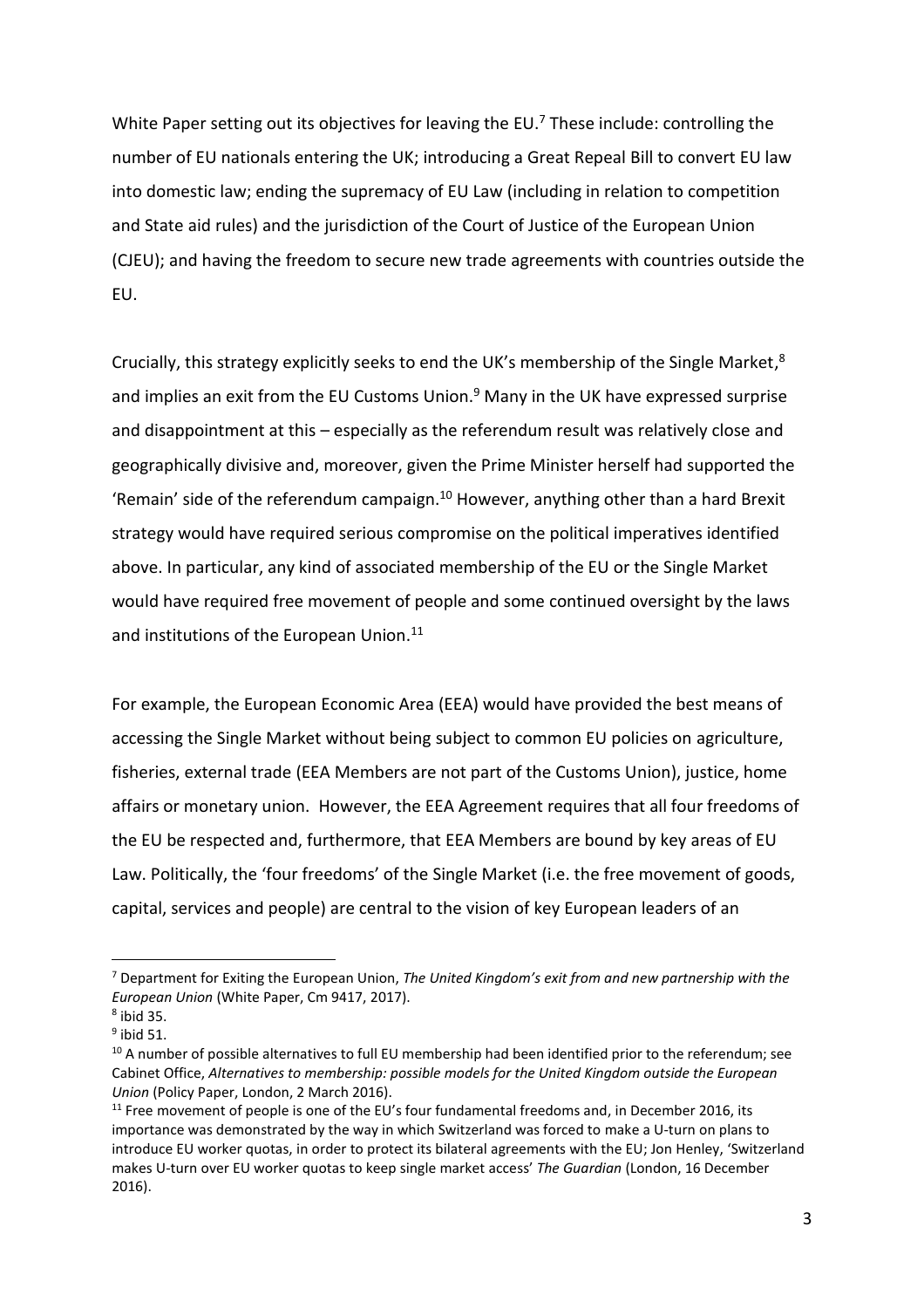integrated Union. Legally, there is a need for consistency and for infringements of the law to be dealt with at the EU level; at least inasmuch as it affects trade between Member States. For this reason, the European Commission oversees the Single Market in conjunction with Member States and their actions are subject to judgments and guidance from the CJEU. <sup>12</sup> The implication, confirmed by numerous European Commission and Member State leaders, is that the UK can no longer be a member of the European Single Market.<sup>13</sup> This is of great significance for competition policy because the most likely 'soft Brexit' outcome – membership of the EEA – would have meant very little change in the UK's competition laws. For example, Articles 53 and 54 of the EEA Agreement directly mirror Articles 101 and 102 of the Treaty on the Functioning of the European Union (TFEU). Indeed, in its application of both antitrust and merger control, the European Commission's jurisdiction extends to the EU and the EEA, where the arrangement or merger has a Union and EEA dimension.<sup>14</sup> EEA Members are also subject to the same State aid rules and jurisdiction of the CJEU.<sup>15</sup>

Leaving the Single Market but remaining in the EU Customs Union is also rendered impractical because of the political imperatives. A key feature of the UK Government's post-Brexit strategy, appears to be to enter into new preferential trade agreements around the world, with the aim of boosting exports and mitigating any loss of trade with the EU.<sup>16</sup> This would not be possible by remaining in the Customs Union. On the contrary, it would allow

<sup>&</sup>lt;sup>12</sup> Those in favour of Brexit tended to focus on the economic arguments of mutual benefit from free trade to suggest that free access to the Single Market would continue, but this was never likely to trump the political and legal arguments against this.

<sup>&</sup>lt;sup>13</sup> eg In response to a speech by Theresa May, Guy Verhofstadt, chief Brexit negotiator for the European Parliament and a leading candidate to be its President said the UK could not "cherry pick" and went on to say "[i]f you want the advantages of a single market and customs union, you have to take the obligations"; see Shehab Khan, 'EU Brexit negotiator Guy Verhofstadt says Theresa May can't 'cherry pick' benefits of the European Union' *The Independent* (London, 17 January 2017)

[<sup>&</sup>lt;http://www.independent.co.uk/news/world/europe/chief-eu-brexit-negotiator-guy-verhofstadt-theresa](http://www.independent.co.uk/news/world/europe/chief-eu-brexit-negotiator-guy-verhofstadt-theresa-may-cherry-pick-illusionspeech-benefits-european-a7531971.html)[may-cherry-pick-illusionspeech-benefits-european-a7531971.html>](http://www.independent.co.uk/news/world/europe/chief-eu-brexit-negotiator-guy-verhofstadt-theresa-may-cherry-pick-illusionspeech-benefits-european-a7531971.html) accessed 8 March 2017.

 $14$  This means the arrangement, conduct or merger affects more than one EU or EEA member; see EEA Agreement [1994] OJ L1/1, arts 55-57. Where cases have an EEA-only dimension, they are dealt with by the EFTA Surveillance Authority and the EFTA Court.

<sup>&</sup>lt;sup>15</sup> ibid arts 61-64. Article 61 is the equivalent of Article 107 TFEU. On the status of CJEU jurisprudence, Article 105(2) of the EEA Agreement states: 'The EEA Joint Committee shall keep under constant review the development of the case law of the Court of Justice of the European Communities and the EFTA Court. To this end, judgments of these courts shall be transmitted to the EEA Joint Committee which shall act as to preserve the homogenous interpretation of the Agreement'. In addition, Protocol 34 to the EEA Agreement allows the EFTA Court to ask the CJEU to decide on the interpretation of an EEA rule.

<sup>&</sup>lt;sup>16</sup> Brexit White Paper (n [7\)](#page-2-0), Section 9.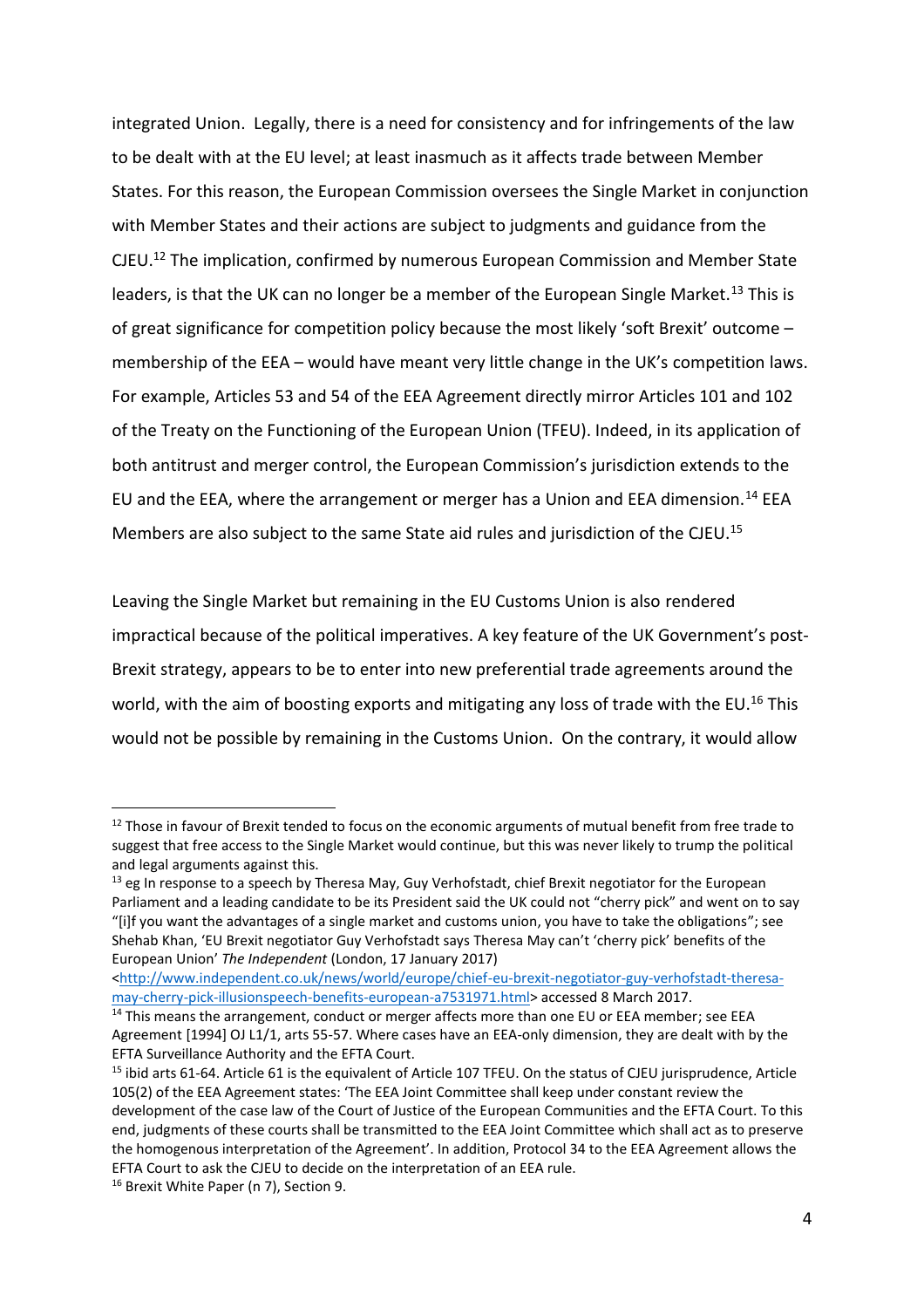the EU to continue negotiating trade deals on the UK's behalf, at a time when the UK's influence within the Union would be very significantly diminished. Furthermore, the UK would have to continue accepting some oversight from the CJEU in Customs Union matters.<sup>17</sup> As this would not amount to taking back full control of UK policy, the Government instead wishes to create a new trading relationship with the EU, even if this means being subject to certain tariffs, border controls and other non-tariff barriers to trade.

The political priorities that are shaping Brexit must also be understood in the wider context of a revival of interest in *Industrial Policy*. The financial crisis, economic slowdown and stagnation of real wages over the last decade have undermined confidence in the economic system, including the ability of competitive markets to provide the best economic outcomes. Instead of interventions only to restore or extend competition, politicians from both ends of the political spectrum are beginning to believe that government should use more instruments for intervening in market forces. For example, the UK Government has announced it will review the public interest regime in UK merger control and consider greater controls on foreign investment.<sup>18</sup> It has also created a Department for Business, Energy and Industrial Strategy, the third element of which is suggestive of intervention or planning at a level that has not been seen in the UK for decades.<sup>19</sup> This Department sponsors and oversees the UK's independent competition authority, the Competition and Markets Authority (CMA), which is responsible for the primary enforcement of competition law. In addition to the Government's apparent shift towards greater interventionism, the Opposition Labour Party is hostile to free markets and EU State aid rules, explicitly advocating industrial subsidies and state ownership.<sup>20</sup>

<sup>&</sup>lt;sup>17</sup> See eg Decision 1/95 of the EC-Turkey Association Council of 22 December 1995 on implementing the final phase of the Customs Union [1996] OJ L35/1, art 66.

<sup>&</sup>lt;sup>18</sup> See Department for Business, Energy & Industrial Strategy, 'Government confirms Hinkley Point C project following new agreement in principle with EDF' (Press Release, London, 15 September 2016); and George Parker and Arash Massoudi, 'UK set for US-style investment regime as May clamps down on foreign deals' *The Financial Times* (London, 10 October 2016).

<sup>&</sup>lt;sup>19</sup> Previous names for the business ministry going back to pre-EU membership 1970 (with most recent first) include: Department for Business, Innovation & Skills; Department for Business, Enterprise and Regulatory Reform; and Department of Trade and Industry. Our point is about direction of travel and what becomes permissible, not what is actually likely to happen over the next few years. In section III, we discuss the January 2017 Green Paper on 'Building our Industrial Strategy'.

<sup>&</sup>lt;sup>20</sup> For example, Jeremy Corbyn has expressed an intention to press Labour's "own Brexit agenda including the freedom to intervene in our own industries without the obligation to liberalise or privatise our public services…", Corbyn (n [5\)](#page-1-0).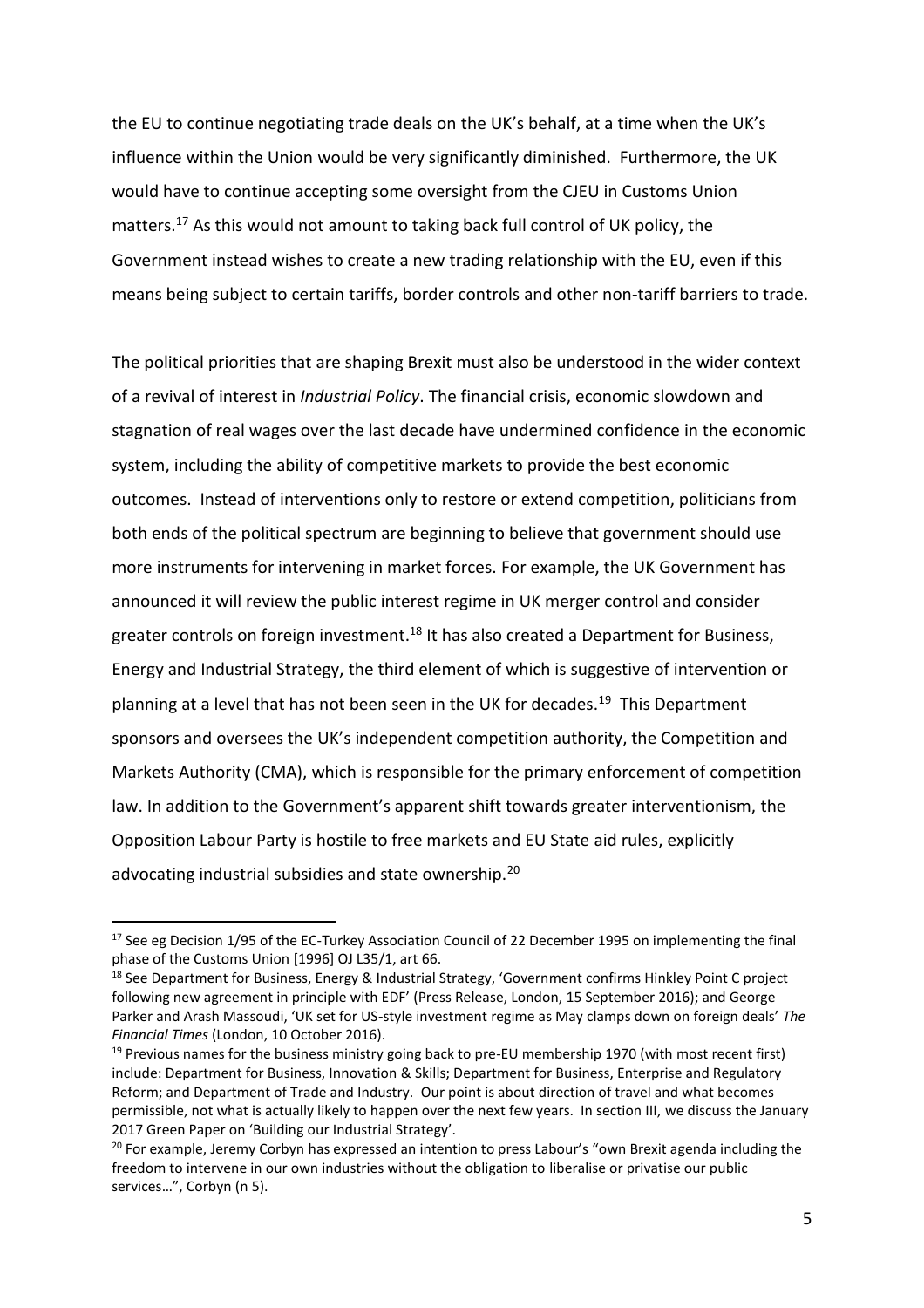Against this backdrop, this paper examines three directions that UK competition policy will be free to move in post-Brexit: (i) an enhanced role for public interest tests in merger control; (ii) the use of State aid tools to help protect British firms; and (iii) a more comprehensive use of antitrust powers, including criminal sanctions. Each of these new freedoms will enable the UK to shape its competition policy outside the EU, but this paper warns that these freedoms entail a number of foreseeable costs. It cautions against changes to UK competition policy without very strong justification. In particular, any move towards a more interventionist approach, or a significant divergence from EU competition rules, could risk future negotiations on access to the Single Market, the efficient development of UKbased firms, and investment in the UK.

## **II. Public Interest Tests in Merger Regulation**

When considering the prospect of an enhanced role for public interest tests in merger control, it is important to recognise the lessons that can be drawn from the history of UK competition policy. This historical context is particularly illuminating for merger control, given that Brexit raises the prospect of resurrecting policies that were more familiar in the twentieth century, when the UK's competition policy regime was formally based around the broad notion of the 'public interest'.<sup>21</sup> During the genesis of the UK merger regime, the question of whether a merger 'operates, or may be expected to operate against the public interest' was a question to be determined by the Secretary of State, who would receive advice from an independent competition authority.<sup>22</sup> The Secretary of State would then decide if any adverse effects to the public interest could be remedied or whether the merger should be blocked.

The concept of the 'public interest' was commonly criticised for being kept intentionally broad and ill-defined. Governments were reluctant to draft a more precise definition because of fears this would excessively restrict the scope of the competition authority's

<sup>&</sup>lt;sup>21</sup> Public interest has its origins in the Monopolies and Restrictive Practices Act 1948.

<sup>&</sup>lt;sup>22</sup> Monopolies and Mergers Act 1965 and later the Fair Trading Act 1973.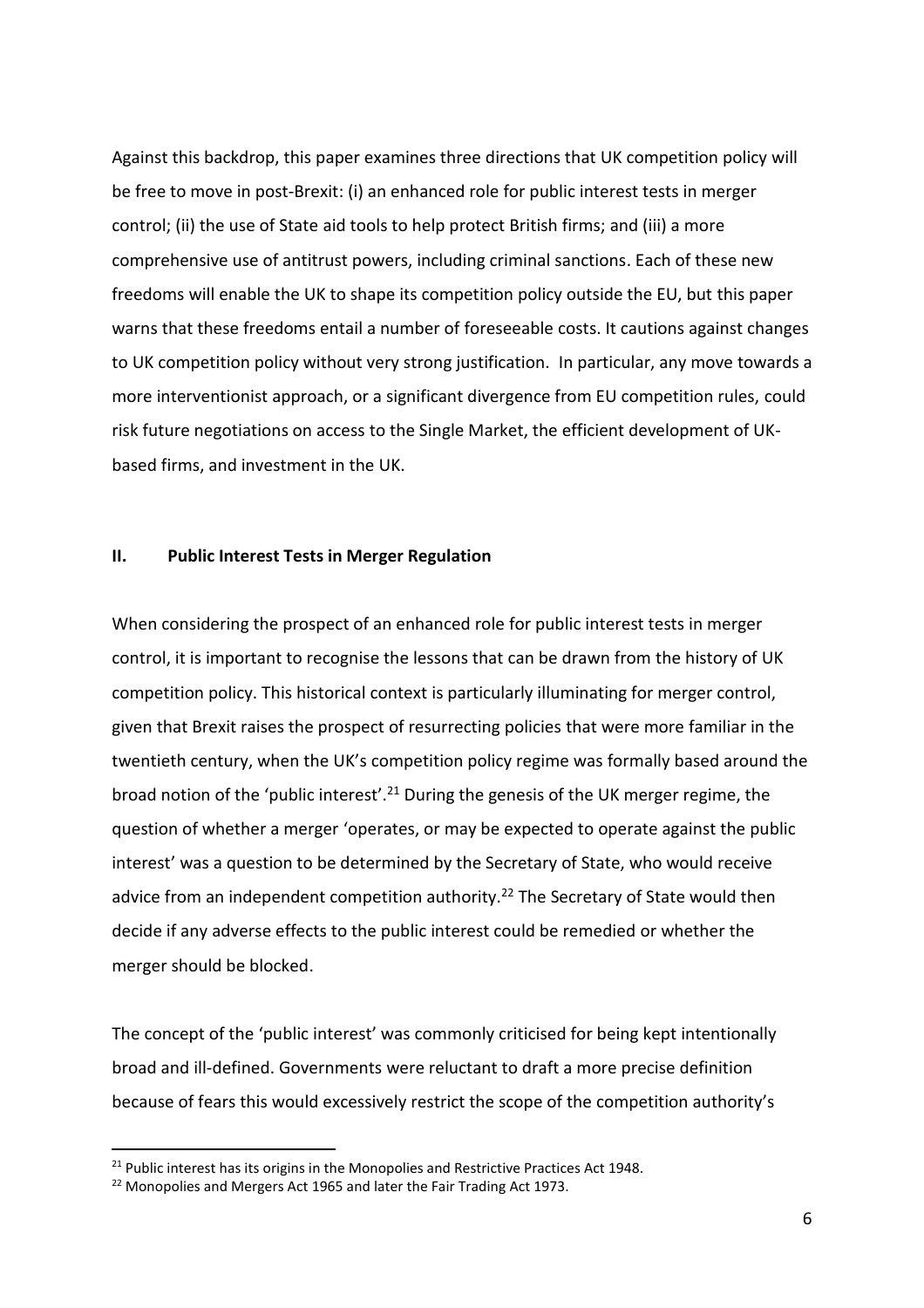<span id="page-6-0"></span>inquiries, on which it bases its advice. <sup>23</sup> This created uncertainty and inconsistencies between merger decisions.<sup>24</sup> Moreover, these statutory shortcomings were further compounded by additional anxieties expressed towards the regime's use of ministerial decision-making, which embedded an inherent subjectivity at the heart of the assessment process. This subjectivity manifested itself in the form of notable inconsistencies between 1973 and 2001, where – upon receiving advice from the Director General of Fair Trading (DGFT) on whether or not to refer a merger – Secretaries of State acted contrary to the DGFT's advice on 31 occasions.<sup>25</sup> Indeed, the inference from a number of commentators is that this allowed some Secretaries of State to take a 'softer approach' to merger control than others.<sup>26</sup> Only a small number of mergers were ever blocked under this regime, but as each of these cases was determined on slightly different grounds, the result was that merging parties found it more difficult to predict outcomes and lawyers struggled to provide advice with a high degree of certainty.<sup>27</sup>

By the 1980s, UK government policy had shifted towards a more liberalised, laissez-faire approach to regulating markets. In 1984, procedural changes brought about by the Tebbit doctrine essentially put an end to the broad public interest regime; mergers were to be assessed primarily on the basis of their effect on competition, with wider public interest concerns only considered in exceptional circumstances.<sup>28</sup> Even so, it was not until the introduction of the Enterprise Act 2002 that an end was put to 'substantial room for the exercise of political preferences'.<sup>29</sup> The Act established a formal competition test which assesses whether the merger 'has resulted, or may be expected to result, in a substantial

<sup>24</sup> See eg Andrew Scott, Morten Hviid and Bruce Lyons, *Merger Control in the United Kingdom* (OUP 2006) 5; ibid 83; T Ellis, 'A survey of the government control of mergers in the United Kingdom' (1971) 22 NILQ 251.

<sup>25</sup> Stephen Wilks, *In the Public Interest: Competition policy and the Monopolies and Mergers Commission (MUP* 1999) 226.

<sup>&</sup>lt;sup>23</sup> See eg C.K. Rowley, 'Mergers and public policy in Great Britain' (1968) 11 Journal of Law and Economics 75, 82.

<sup>&</sup>lt;sup>26</sup> ibid 226-7. For example, in 1990, Trade Secretary Peter Lilley decided acquisitions by foreign state-owned firms would be subject to greater scrutiny (under what became known as the 'Lilley Doctrine').

<sup>&</sup>lt;sup>27</sup> Martin McElwee, 'Politics and the UK merger control process: the public interest exceptions and other collision points' (2010) 9 Competition Law Journal 77, 80.

<sup>&</sup>lt;sup>28</sup> Norman Tebbit MP, HC Deb 5 July 1984, vol 63, cols 213-14W. In practice, the Tebbit doctrine had an immediate impact and wider public interest goals were almost completely ignored by the competition authority; see Charlie Weir, 'The implementation of merger policy in the U.K. 1984–1990' (1993) 38 Antitrust Bulletin 943, 962.

<sup>29</sup> Wilks ([n 25\)](#page-6-0) 228.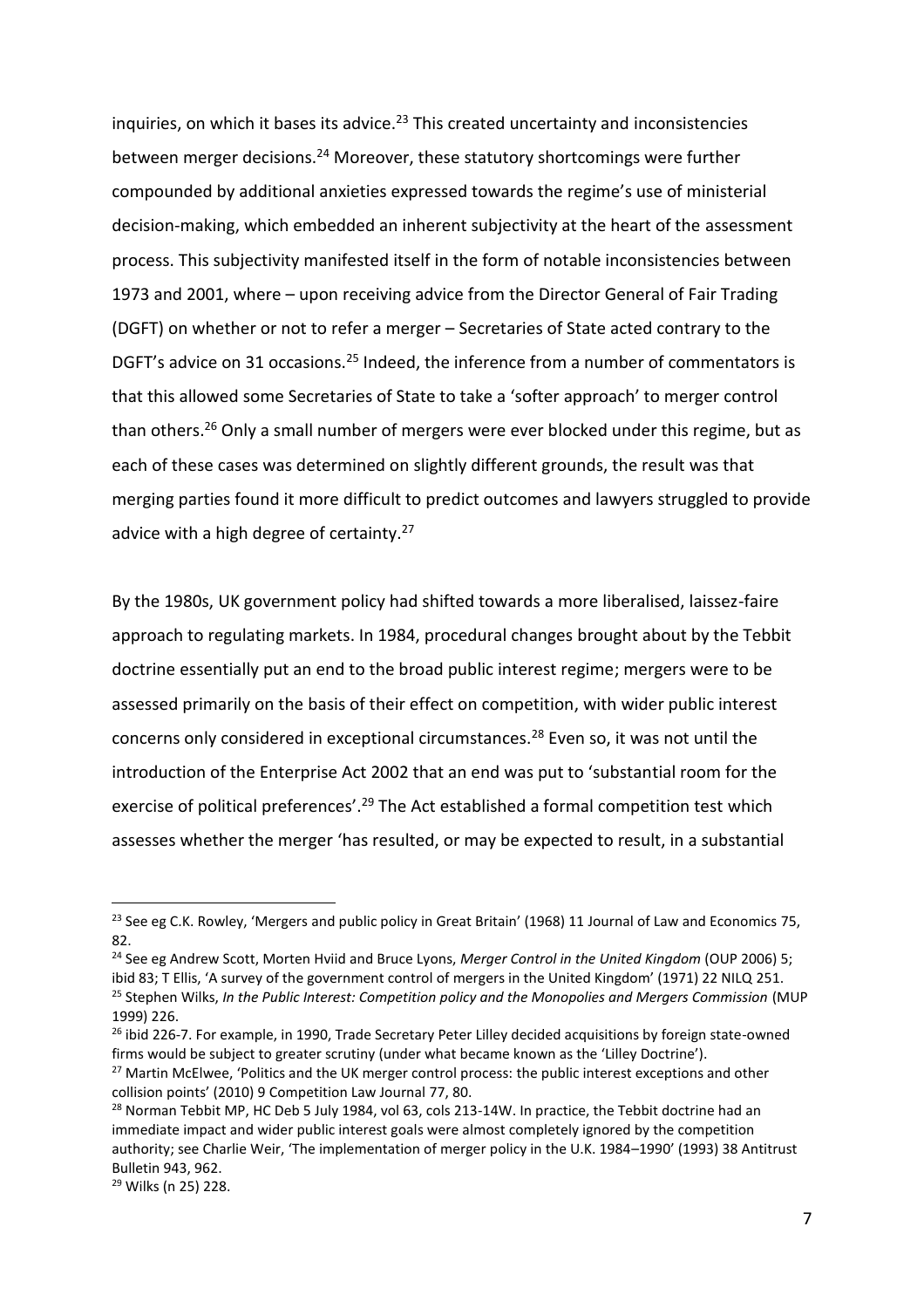lessening of competition' within the relevant markets (s.22). Furthermore, this would no longer be decided by a Minister, but by the independent competition authority. The test is widely interpreted as economic effects-based with a clear focus that allows parties to reasonably predict the issues that will arise in their transaction. <sup>30</sup> The 2002 Act retains only a limited role for public interest interventions.<sup>31</sup> Under section 57, the CMA Board has a duty to notify the Secretary of State where it believes a merger raises a public interest issue specified in section 58, namely: (i) national security, (ii) certain issues relating to media plurality and the presentation of news, and (iii) stability of the UK financial system. Moreover, subject to the approval of Parliament, $32$  the Secretary of State can add to this list of public interest criteria. Indeed, this occurred during the 2007-08 financial crisis when the Government added (iii) to the explicit list of public interests in order to force through a merger between two banks, Lloyds and HBOS, even though the transaction raised competition concerns.<sup>33</sup> Therefore, in principle, government can continue to add to the list of public interest exceptions without the need to pass an Act of Parliament.

<span id="page-7-0"></span>While the current regime has been relatively uncontroversial, calls for greater public interest scrutiny of mergers have been gaining momentum in recent years, driven by fears surrounding the perceived ease with which foreign firms are able to acquire UK businesses.<sup>34</sup> In particular, some fear the lack of government protection and intervention is resulting in job losses and asset stripping. Perhaps the starkest illustration of this was Kraft's acquisition of Cadbury plc in 2010, which – despite commitments from Kraft to the contrary – was later followed by the closure of the Cadbury Somerdale factory with a loss of 400 jobs. The Labour Business Secretary at the time, Lord Mandelson, rejected calls for 'a political test for policing foreign ownership', saying it ran 'the risk of becoming protectionist and

 $30$  The question of the extent to which such tests are stable or predictable is explored in Ariel Ezrachi, 'Sponge' (2017) 5 Journal of Antitrust Enforcement 49.

 $31$  Enterprise Act 2002, s 42(2) affords the Secretary of State the power to intervene on specified public interest grounds.

 $32$  ibid, s 42(7) confers a duty on the Secretary of State to 'finalise' proposals for new public interest criteria, which – by virtue of s 42(8)(b) – includes obtaining Parliamentary approval.

<sup>&</sup>lt;sup>33</sup> See Andreas Stephan, 'Did Lloyds/HBOS mark the failure of an enduring economics-based system of merger regulation? (2011) 62(4) NILQ 529, 548.

<sup>34</sup> See, for example, the views of the former Business Secretary, Sir Vince Cable, in the wake of Pfizer's failed bid for AstraZeneca in 2014; Vince Cable, 'Strengthening confidence in the UK's takeover laws' (*Liberal Democrat Voice*, 13 July 2014) [<www.libdemvoice.org/vince-cable-writesstrengthening-confidence-in-the-uks](http://www.libdemvoice.org/vince-cable-writesstrengthening-confidence-in-the-uks-takeover-laws-41522.html)[takeover-laws-41522.html>](http://www.libdemvoice.org/vince-cable-writesstrengthening-confidence-in-the-uks-takeover-laws-41522.html) accessed 8 March 2017.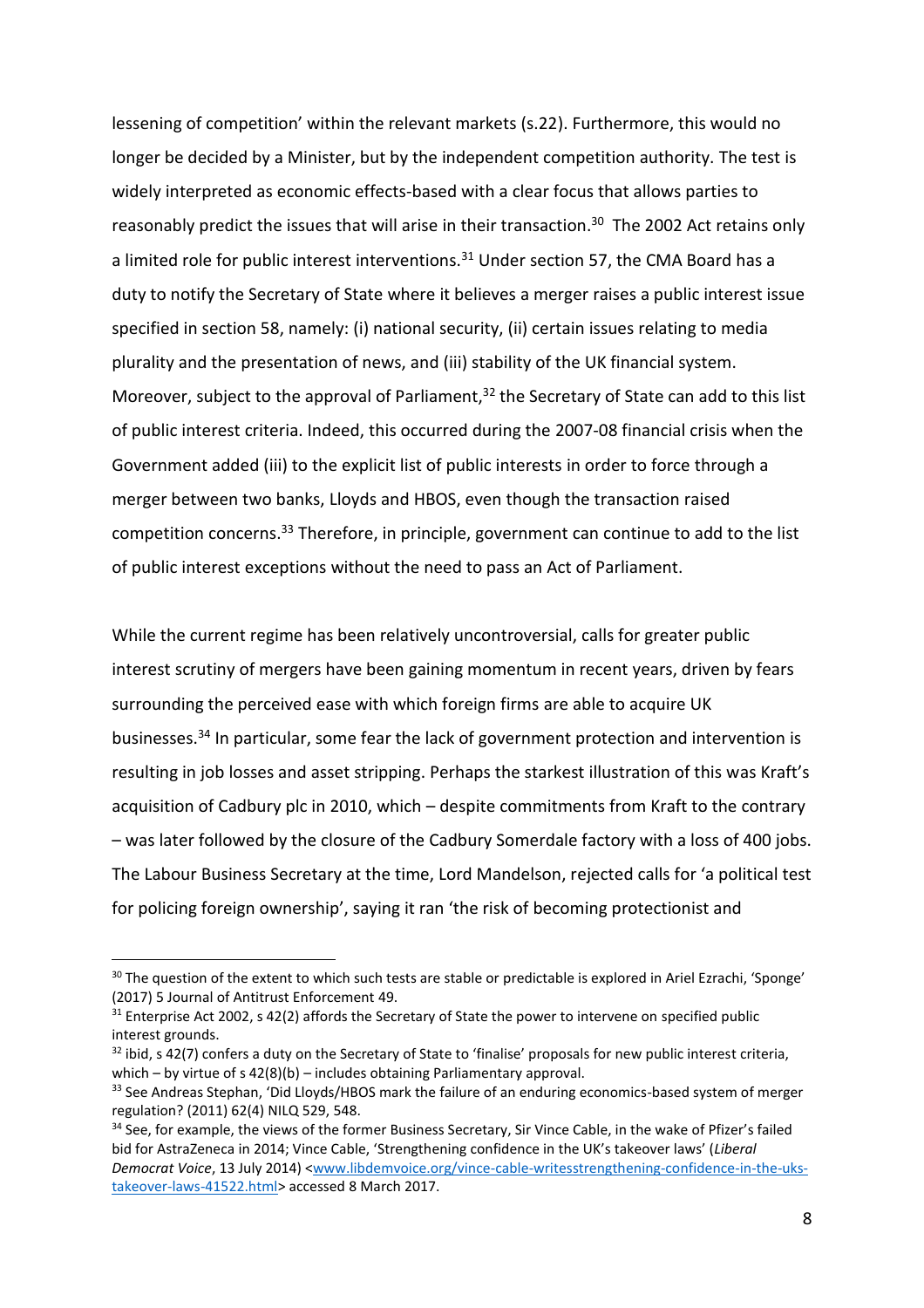protectionism is not in our interests'.<sup>35</sup> The issue surfaced once again in 2012, when Prime Minister David Cameron's Coalition Government commissioned an independent review on economic growth, to be undertaken by the Conservative peer Lord Heseltine.<sup>36</sup> The findings of the review included a recommendation for the Government to show a 'greater willingness' to use its public interest powers under the Enterprise Act 2002,<sup>37</sup> one of the few recommendations the Government chose to reject in its response to the review.<sup>38</sup> Indeed, Cameron's Conservative Party was the only major party not to propose extending the public interest test in its 2015 General Election manifesto. However, UK politics is moving rapidly. The EU referendum result has heightened calls to protect British industry and Theresa May's Government is setting a very different course to that of her predecessor.<sup>39</sup>

<span id="page-8-0"></span>The stage is therefore set for the public interest regime in UK merger control to undergo its most substantial reforms in over a decade. Within a few weeks of the new Prime Minister assuming office, her Government signalled its intentions to: (i) subject foreign takeovers to case-by-case scrutiny to determine whether their transaction is in the 'national interest', $^{40}$ and (ii) review the public interest regime under the Enterprise Act 2002 and to introduce 'a cross-cutting national security requirement' for ownership of critical infrastructure.<sup>41</sup> It is evident that the underlying philosophy of these proposals is to safeguard the public interest by subjecting foreign bidders to harsher scrutiny – a departure from the existing public interest gateways, which do not directly discriminate between foreign and domestic firms.<sup>42</sup> This raises a number of important questions concerning the way in which these proposed

l <sup>35</sup> Lord Mandelson, 'Mansion House Speech' (Trade and Industry Dinner, London, 1 March 2010).

<sup>36</sup> Lord Heseltine, *No Stone Unturned: In pursuit of growth* (Independent Report, BIS 2012).

 $37$  ibid, paras 5.102-5.111 and Recommendation 73.

<sup>38</sup> Department for Business, Innovation and Skills, *Government's response to the Heseltine review* (Cm 8587, 2013) 59.

<sup>39</sup> See Brexit Competition Law Working Group, *Issues Paper* (Consultation document, 25 October 2016) 3.2-3.3 [<www.bclwg.org/wp-content/uploads/2016/10/BCLWG-Issues-Paper-FINAL.pdf>](file:///G:/Brexit%20Paper/www.bclwg.org/wp-content/uploads/2016/10/BCLWG-Issues-Paper-FINAL.pdf) accessed 8 March 2017. <sup>40</sup> These comments were made by the PM's spokesperson in the wake of SoftBank's £24.3bn bid for ARM Holdings in July 2016; George Parker and Yukako Ono, 'ARM takeover puts focus on UK's industrial strategy'

*Financial Times* (London, 18 July 2016). <sup>41</sup> Greg Clark MP, 'Hinkley Point C' (Oral statement to Parliament, House of Commons, 15 September 2016). In January 2017, the Prime Minister expressed her intentions to subject these changes to a separate

consultation, rather than as part of a broader consultation on industrial strategy; George Parker, 'Theresa May steps back from tough stance on foreign investment' *The Financial Times* (London, 20 January 2017).

 $42$  However, it should be noted that the 'national security' exception, under s 58(1) of the 2002 Act, will usually only take effect where a foreign firm is part of the transaction.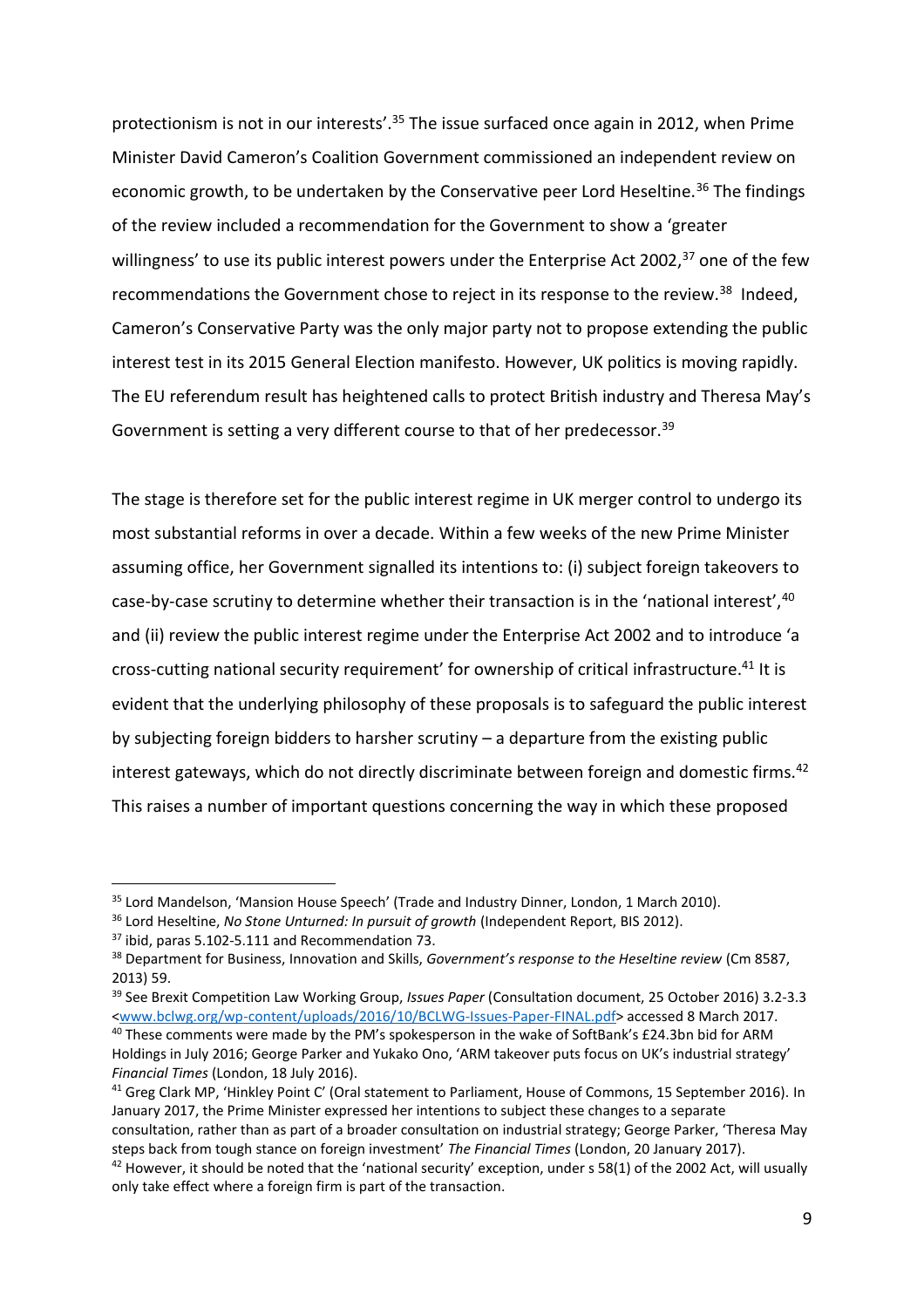reforms are to be framed in legislation, and the institutional arrangement in which they will operate.

<span id="page-9-0"></span>The current public interest gateways for UK mergers are used about once a year, with six interventions on national security grounds, three on media plurality grounds and one on financial stability grounds, since the Enterprise Act came into force in 2003.<sup>43</sup> Hard Brexit provides the Government an opportunity to enforce a more expansive public interest regime for *all* mergers affecting UK markets – and the Government's recent rhetoric would suggest it may well take this opportunity. <sup>44</sup> As a member of the EU, the UK is currently subject to the provisions of the EU Merger Regulation (EUMR), $45$  which states that mergers with a Union dimension will be assessed by the European Commission, rather than by national competition authorities (a process that has been dubbed 'one-stop' merger control), under a substantive test based on competition grounds.<sup>46</sup> This means that the Secretary of State may be unable to make a public interest intervention in some of the mergers that are most likely to have an impact on the public interest – namely, foreign takeovers of UK firms that have a Union dimension.<sup>47</sup> In such cases, the UK Government can currently submit an Article 21(4) notification to the Commission to request jurisdiction to rule on the public interest dimension of mergers that raise 'legitimate national interest' concerns.<sup>48</sup> However, the Commission has afforded a narrow interpretation to what constitutes a 'legitimate interest' in practice,<sup>49</sup> and what measures a Member State can put

<sup>43</sup> Competition and Markets Authority, *Written submission to Business, Innovation and Skills Committee's Industrial strategy inquiry* (27 September 2016) para 29. It is clear that 'national security' is already fairly widely interpreted.

<sup>44</sup> The Government's stance is significant here because, even if the public interest test were to be expanded, the UK's previous commitment to a competition-based approach would otherwise indicate that public interest interventions would continue to be very rare; Alison Jones, 'Brexit: Implications for UK Competition Law' (2017) [<https://ssrn.com/abstract=2923725>](https://ssrn.com/abstract=2923725) accessed 8 March 2017; Geert Goeteyn, 'Brexit's implications for merger control' (*International Financial Law Review*, 26 September 2016)

[<sup>&</sup>lt;http://www.iflr.com/Article/3585484/Brexits-implications-for-merger-control.html>](http://www.iflr.com/Article/3585484/Brexits-implications-for-merger-control.html) accessed 8 March 2017. <sup>45</sup> Council Regulation (EC) 139/2004 on the control of concentrations between undertakings (EU Merger Regulation) [2004] OJ L24/1.

<sup>&</sup>lt;sup>46</sup> A merger will amount to having a Union dimension if it exceeds prescribed turnover thresholds; ibid, art 1(2). Such a merger will be prohibited if it significantly impedes effective competition.

<sup>&</sup>lt;sup>47</sup> Conceivably, a large-scale public interest merger could fall within the UK's jurisdiction if the transaction meets the 'two-thirds' rule; ibid, art 1(3).

<sup>48</sup> ibid, art 21(4).

 $49$  Article 21(4) provides a non-exhaustive list of three legitimate interests: public security, media plurality and prudential rules. The provision has experienced a somewhat turbulent history, plagued by acts of protectionism, which has led the Commission to treat Article 21(4) requests with great suspicion.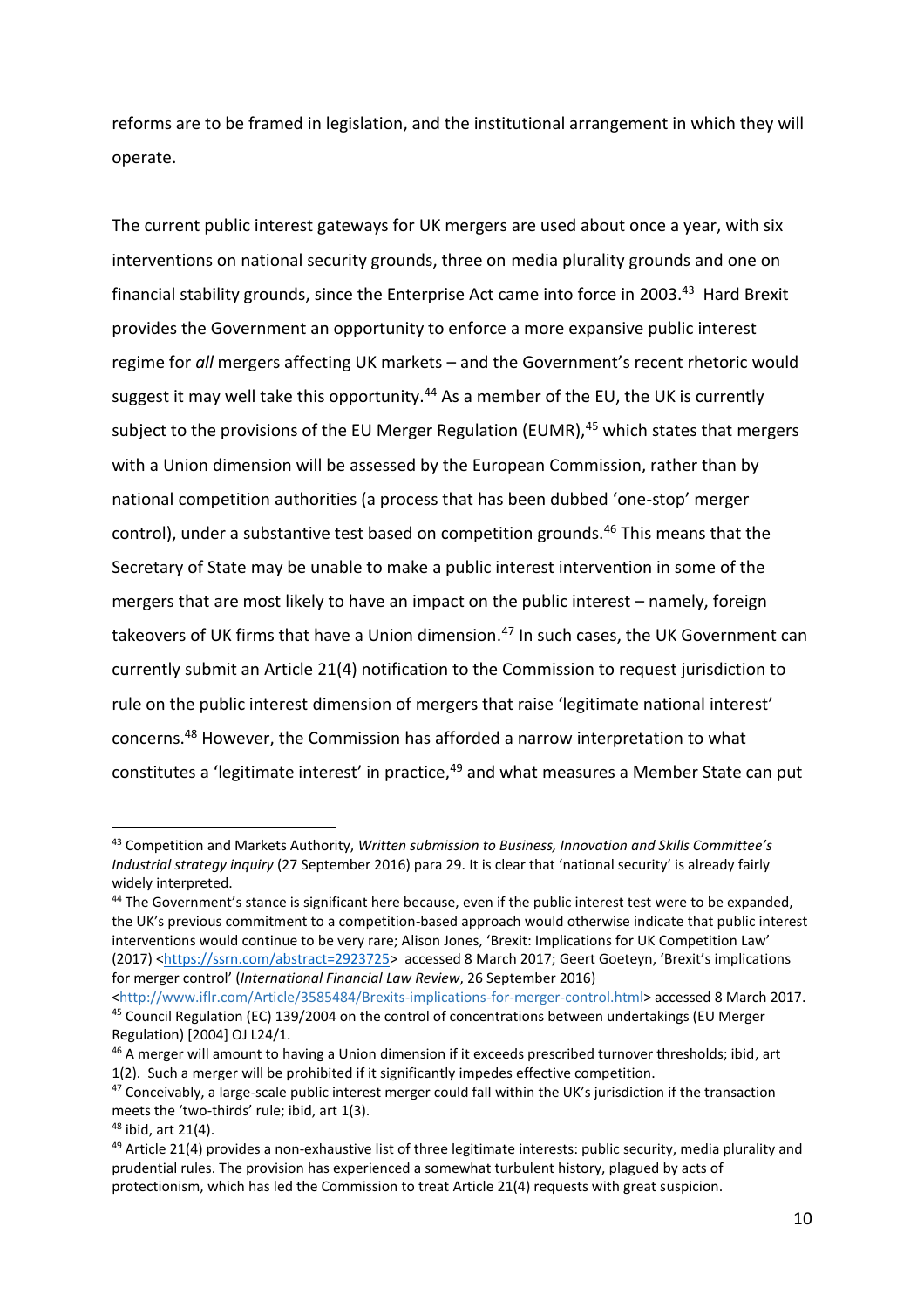in place to protect them.<sup>50</sup> In addition, Article 21(4) may only be applied 'negatively', meaning the Commission will only consider granting a legitimate interest request if the merger in question is not found to significantly impede effective competition in the relevant market. <sup>51</sup> In other words, the provision may enable a Member State to *block* a competitive merger on public interest grounds, but never to *permit* a merger that the Commission has ruled to be anticompetitive.

There are two opposing perceptions of what the EUMR represents for UK merger control. On the one hand, it acts to obstruct the UK's ability to protect the public interest in largescale mergers, while on the other hand, it provides an important safeguard against protectionism and undue political intervention from any one EU Member State, which could risk undermining the competition-based regime. Hard Brexit would give the Secretary of State much more freedom to intervene in the CMA's investigation, especially if that merger raises public interest concerns.<sup>52</sup> Indeed, free from the confines of the EUMR, the Government would be in a far stronger position not only to block unwanted foreign takeovers, but also to permit anticompetitive mergers between UK firms in order to create 'national champions'.<sup>53</sup> If this type of behaviour were to materialise in practice, there is every possibility that this would lead to: (a) a resurgence of public interest interventions in the EU,<sup>54</sup> (b) the remaining Member States putting pressure on the Commission to adopt a

<sup>&</sup>lt;sup>50</sup> In particular, the measures should be proportionate, non-discriminatory and necessary in the absence of less restrictive alternatives; see Michael Harker, 'Cross-border mergers in the EU: the Commission v the Member States' (2007) 3(2) European Competition Journal 503, 524.

<sup>&</sup>lt;sup>51</sup> European Commission, 'Community merger control law' (1990) Bulletin of the European Communities, Supplement 2/90, 24.

<sup>&</sup>lt;sup>52</sup> However, the UK would not be entirely free to determine its own public interest regime because any trade agreements entered into by the UK would likely contain safeguards against any practices that might be seen as discriminating against foreign firms.

<sup>&</sup>lt;sup>53</sup> Under a case-by-case approach, permitting anticompetitive mergers is often seen as more harmful than blocking competitive mergers, given that blocking a merger merely leaves the market in its existing state. Under a rule-based approach, the opposite is widely considered to be true; see Frank H. Easterbrook, 'Limits of Antitrust' (1984) 63(1) Texas Law Review 1.

<sup>&</sup>lt;sup>54</sup> Evidence for this can be found in the national merger control regimes of Member States, including France, Germany, Italy, the Netherlands, Spain and Portugal. For a discussion, see Harry Phillips, 'The European champions leagues' (2014) 17(8) Global Competition Review 5. The Commission's ability to challenge protectionist behaviour by Member States is also highly questionable; Jonathan Galloway, 'EC merger control: does the re-emergence of protectionism signal the death of the 'one stop shop'?' (3rd Annual CCP Summer Conference, Norwich, June 2007).

[<sup>&</sup>lt;www.competitionpolicy.ac.uk/documents/8158338/8258622/galloway\\_paper.pdf>](http://www.competitionpolicy.ac.uk/documents/8158338/8258622/galloway_paper.pdf) accessed 8 March 2017.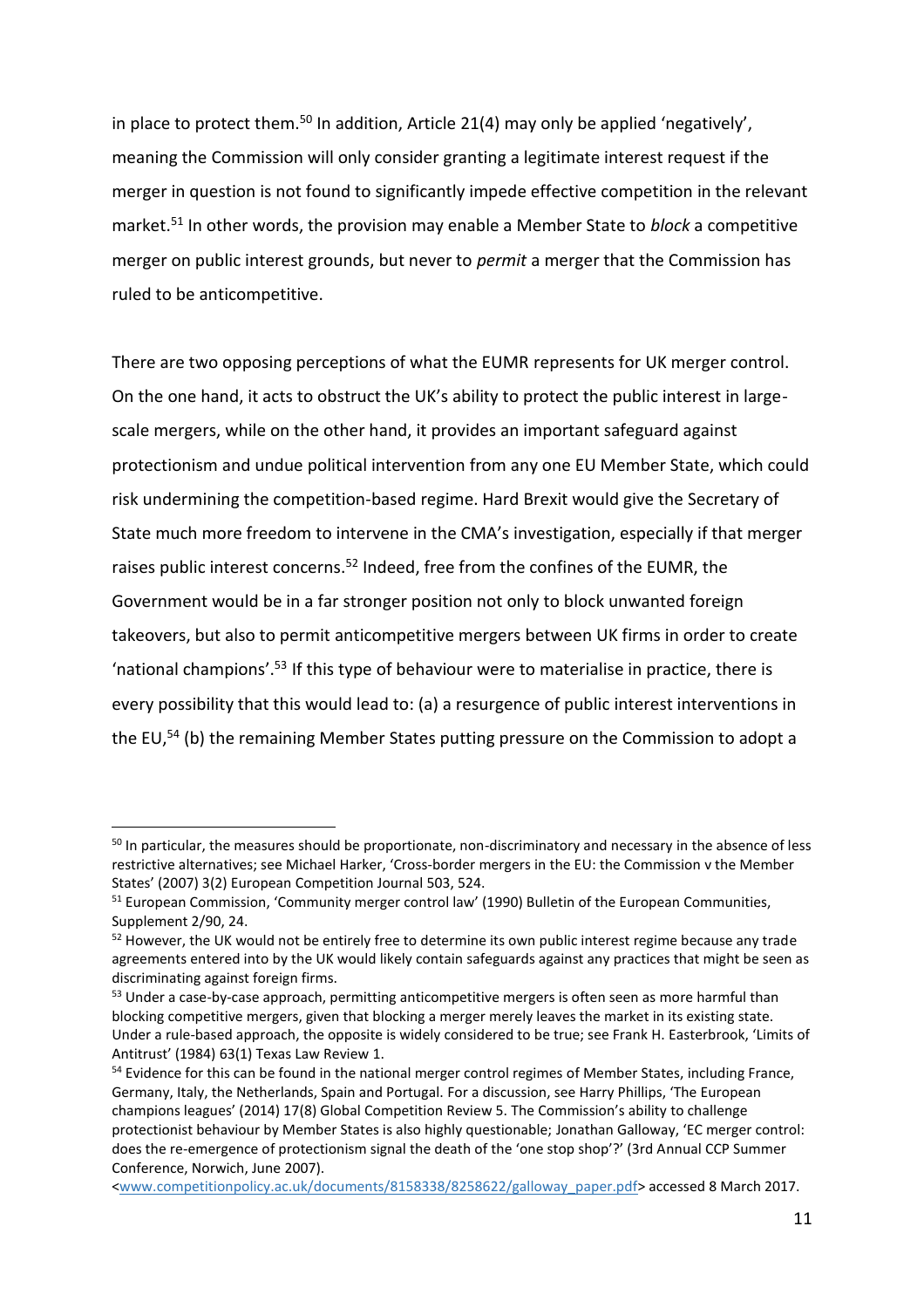<span id="page-11-0"></span>more protectionist stance to promote European Champions,<sup>55</sup> and (c) retaliatory action against UK firms by other countries.

Even in the absence of reforms to the existing public interest regime, there is evidence to suggest that public interest interventions will become more prevalent post-Brexit. In 2014, for example, senior figures in the Coalition Government were reportedly weighing-up a public interest intervention when Pfizer's bid for UK-based AstraZeneca raised concerns over the future of the UK's science base. After it became apparent that the merger would amount to having an EU dimension under the EUMR, the Government was advised that an Article 21(4) request was unlikely to be approved by the Commission, thus forcing the Government to consider alternatives.<sup>56</sup> This is one instance where, had the UK not been a member of the EU, it is conceivable that the Secretary of State would have exercised their residual power under s.58(3) of the 2002 Act to propose a new public interest ground for 'protection of the UK science base'. Indeed, given the tough rhetoric that Theresa May's Government has recently taken on foreign takeovers, such outcomes are even more conceivable in the present day.

A return to the uncertainty witnessed under the old broad public interest regime is clearly undesirable, especially as it would multiply Brexit risks.<sup>57</sup> The current economic effectsbased approach is widely understood and offers a high level of predictability. The key question for the Government is whether it is able to incorporate a public interest test with sufficient clarity and safeguards to ensure that (i) it only trumps competition considerations where there is a legitimate justification, and (ii) it is never manipulated for short-term

<sup>55</sup> Paul Johnson, 'Brexit: the implications for EU and UK merger control' (2016) Competition Law Journal: Brexit Special Online Edition 10, 16

[<sup>&</sup>lt;www.jordanpublishing.co.uk/system/froala\\_assets/documents/1340/CLJ\\_2016\\_BrexitSpecial.pdf>](http://www.jordanpublishing.co.uk/system/froala_assets/documents/1340/CLJ_2016_BrexitSpecial.pdf) accessed 8 March 2017.

<sup>&</sup>lt;sup>56</sup> David Reader, 'Pfizer/AstraZeneca and the Public Interest: Do UK Foreign Takeover Proposals Prescribe an Effective Remedy?' (2014) 10(1) CPI Antitrust Chronicle.

<sup>&</sup>lt;sup>57</sup> The second BCLWG Roundtable drew a clear consensus among the experts present that introducing more non-competition law grounds into merger regulation would be counterproductive and that there were better means by which to address wider policy goals; see BCLWG, *Note of second roundtable* (Summary of discussions, 11 January 2017) [<www.bclwg.org/activity/bclwg-note-second-roundtable>](http://www.bclwg.org/activity/bclwg-note-second-roundtable) accessed 8 March 2017. See also John Vickers, 'Consequences of Brexit for competition law and policy' (Oxford Review of Economic Policy/British Academy conference on 'The Economic Consequences of Brexit', London, December 2016) 5 [<www.bclwg.org/wp-content/uploads/2016/12/Vickers-British-Academy-7-Dec-16.pdf>](file:///G:/Brexit%20Paper/www.bclwg.org/wp-content/uploads/2016/12/Vickers-British-Academy-7-Dec-16.pdf) accessed 8 March 2017.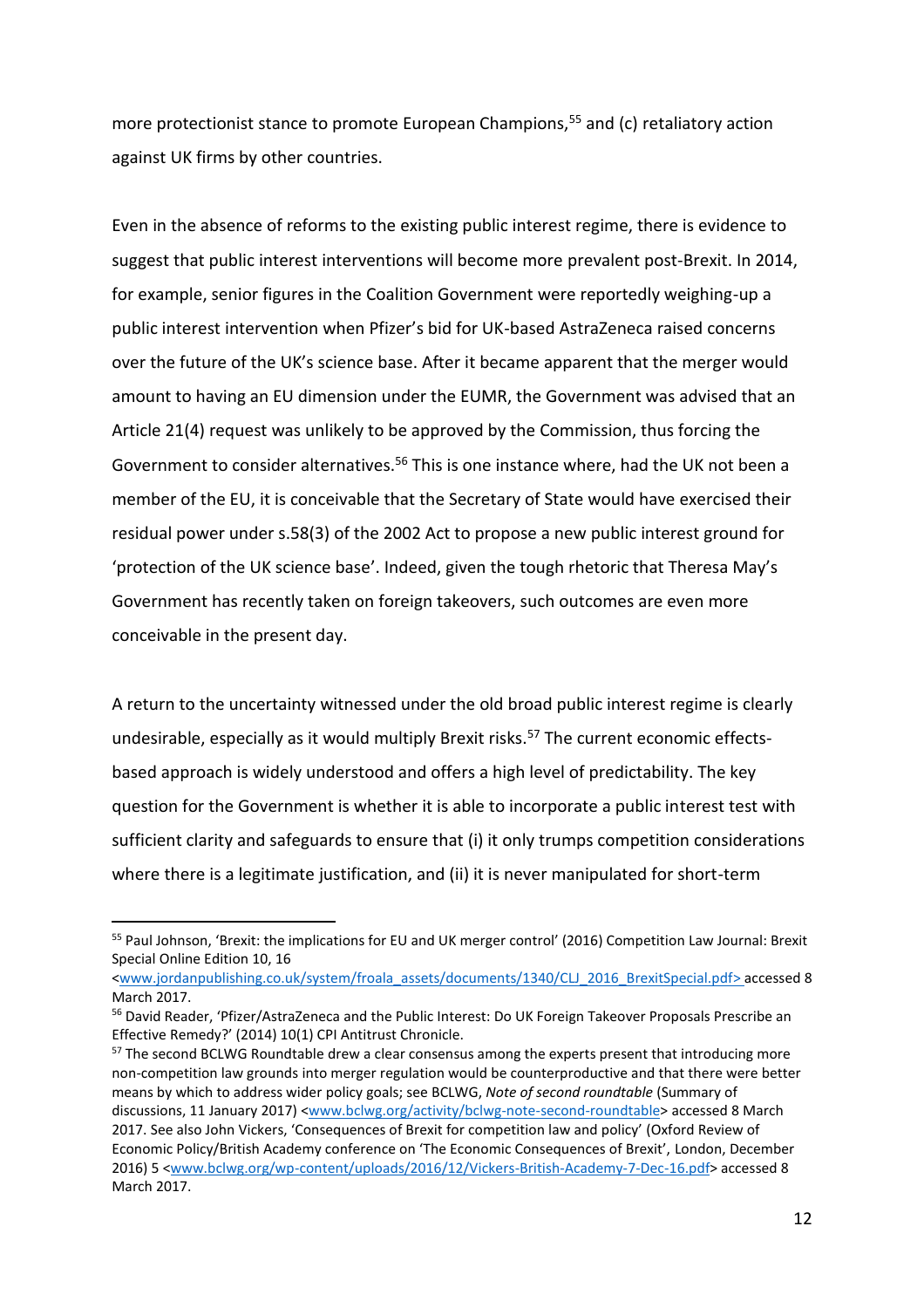political gain. The UK is among a large majority of merger regimes worldwide that choose to assign a 'restricted' role to public interest considerations,<sup>58</sup> and if the Government does choose to expand the public interest regime, it is important that it maintains this restricted approach by specifying clear public interest 'exceptions' to the competition test.

To resist temptation to concede to short-term siren calls, there may be a rational basis for repealing the Secretary of State's residual power to propose new public interest criteria under s.58(3), as its existence leaves the door open for a post-Brexit influx of new criteria to be introduced in lieu of primary legislative reform.<sup>59</sup> Alternatively, if the Government feels s.58(3) continues to represent an 'important safety valve' to provide flexibility in unforeseen circumstances, $60$  it should at least consider introducing additional safeguards to ensure the Secretary of State is not routinely lobbied to propose a new public interest ground. At a more fundamental level, the Government must also decide whether merger control is the most appropriate forum in which to enforce its strategy of protecting UK firms from unwanted foreign investment, or whether this aim would be better served by corporate governance reform or a separate foreign investment review.<sup>61</sup> Whichever route it chooses, it is important that such a strategy is applied transparently in an effort to facilitate legal certainty and to reduce the prospect of other countries viewing and treating the UK regime with suspicion.<sup>62</sup>

Public interest criteria do not sit neatly within the decision-making process of the CMA, which is essentially a body that is expert in competition and has no special understanding of wider public interest issues.<sup>63</sup> Equally, the prospect of requiring the CMA to incorporate

<sup>&</sup>lt;sup>58</sup> An estimated 81.3% of countries avoid considering public interest criteria or frame it narrowly; see David Reader, 'Accommodating Public Interest Considerations in Domestic Merger Control: Empirical Insights' (2016) CCP Working Paper 16-3, 19.

<sup>&</sup>lt;sup>59</sup> David Reader, 'UK public interest mergers: uncertain times ahead' (2013) 26 CCP Research Bulletin 18.  $60$  This was the key rationale for the inclusion of s.58(3) within the Enterprise Act 2002; see HL Deb 15 October 2002, vol 639, col 801 and HL Deb 18 July 2002, vol 637, col 1498. The financial crisis proved to be one such 'unforeseen' circumstance.

 $61$  For an account of the advantages of pursuing corporate governance reform over extending the public interest test, see Stephan ([n 33\)](#page-7-0) 548.

 $62$  Damien Neven, 'Ownership, performance and national champions' in Abel M. Mateus and Teresa Moreira (eds), *Competition Law and Economics: Advances in Competition Policy Enforcement in the EU and North America* (Edward Elgar 2010) 310.

 $63$  See CMA (n [43\)](#page-9-0) paras 25-28. Indeed, in the aftermath of the referendum result, a senior figure at the CMA noted that the authority would 'stick to what we know about, which is competition law and economics, and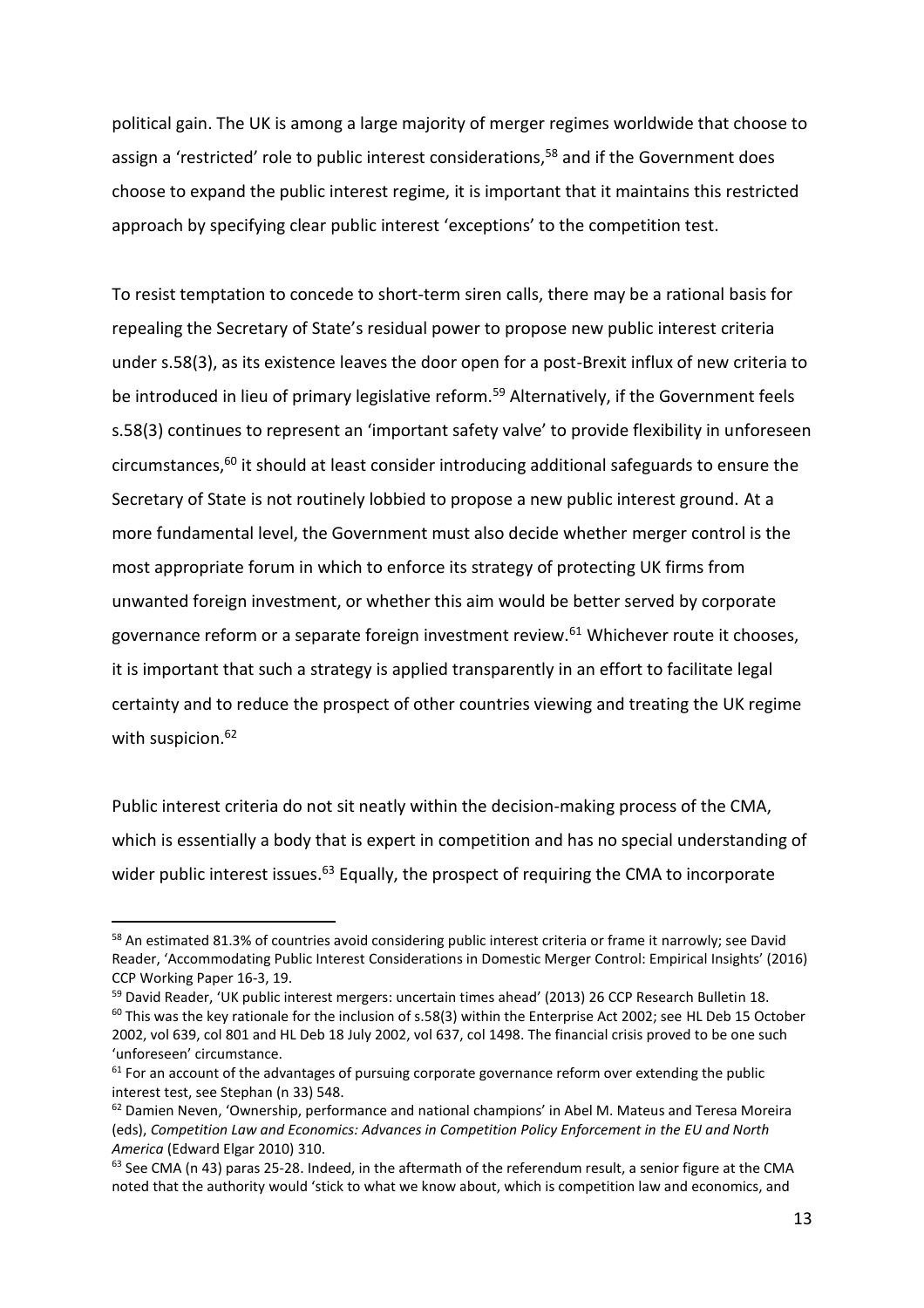public interest considerations within its assessments would inevitably sit at odds with its statutory duty to promote competition.<sup>64</sup> This implies a continued role for the Secretary of State. While elected Secretaries of State bring democratic accountability to the decisionmaking role, their suitability has been brought into question by previous controversies regarding impartiality,<sup>65</sup> and inherent issues surrounding subjectivity, political preferences and their proneness to being lobbied.<sup>66</sup> As such, the Government may seek to evaluate alternative options, such as an expert 'public interest' panel, sector regulators,<sup>67</sup> or a 'hybrid' decision-making process.<sup>68</sup> Assuming there are no significant changes in EU merger policy, all of these approaches will adversely affect cooperation between the CMA and European Commission on merger clearance, raising costs for businesses operating in both jurisdictions.<sup>69</sup>

<span id="page-13-0"></span>Finally, hard Brexit would end 'one-stop' merger control,<sup>70</sup> so if a merger involving a UK firm also has an EU dimension, it will be subject to separate investigations by the European

making markets work better for consumers and businesses'; Pallavi Guniganti, 'No politics for CMA even after Brexit, says inquiry chair' (*Global Competition Review*, 12 July 2016)

[<sup>&</sup>lt;http://globalcompetitionreview.com/article/1068062/no-politics-for-cma-even-after-brexit-says-inquiry](http://globalcompetitionreview.com/article/1068062/no-politics-for-cma-even-after-brexit-says-inquiry-chair)[chair>](http://globalcompetitionreview.com/article/1068062/no-politics-for-cma-even-after-brexit-says-inquiry-chair) accessed 8 March 2017.

<sup>&</sup>lt;sup>64</sup> The CMA derives this duty under the Enterprise and Regulatory Reform Act 2013, s 25(3). Before the EU referendum, the CMA's outgoing Chief Executive, Alex Chisholm, suggested that one of the 'harder nuts to crack' for the CMA going forward would be to deal with 'challenges to the primacy of competition analysis when sensitive mergers give rise to calls for public interest interventions'; Alex Chisholm, 'The CMA's achievements over the last 2 years' (Whitehall & Industry Group Breakfast Briefing, London, 11 May 2016) [<www.gov.uk/government/speeches/alex-chisholm-on-the-cmas-achievements-over-the-last-2-years>](http://www.gov.uk/government/speeches/alex-chisholm-on-the-cmas-achievements-over-the-last-2-years) accessed 8 March 2017..

<sup>&</sup>lt;sup>65</sup> See eg Robert Winnett, Andrew Porter and Holly Watt, 'Vince Cable stripped of responsibility for media competition after Rupert Murdoch comments' *The Telegraph* (London, 21 December 2010).

<sup>&</sup>lt;sup>66</sup> Alison Jones and John Davies, 'Merger Control and the Public Interest: Balancing EU and national law in the protectionist debate' (2014) 10(3) European Competition Journal 453, 492.

 $67$  A role for regulators has previously been proposed by the House of Lords Communications Committee in the context of Ofgem and mergers raising media plurality concerns; David Reader, 'Does Ofcom Offer a Credible Solution to Bias in Media Public Interest Mergers in the United Kingdom?' (2014) 4(1) CPI Antitrust Chronicle.  $68$  The hybrid system is very similar to the current decision-making arrangement, with the one difference being that the Secretary of State must either (i) accept the advice of the sector regulator (on the public interest) and the CMA (on competition), or (ii) 'explain why that advice has been rejected'; Lord Leveson, *The Leveson Inquiry: An Inquiry into the Culture, Practices and Ethics of the Press* (Independent report, 2012), vol.3, Part 1, Ch 9, para 6.11.

<sup>&</sup>lt;sup>69</sup> Martin Rees and Cathal Flynn, 'Effect of a British exit from the EU on competition law enforcement in the UK' (2015) 21(3) International Trade Law & Regulation 67, 68.

 $70$  See eg Richard Whish, 'Brexit and EU Competition Policy' (2016) 7(5) Journal of European Competition Law & Practice 297, 297; Johnson (n [55\)](#page-11-0) 12.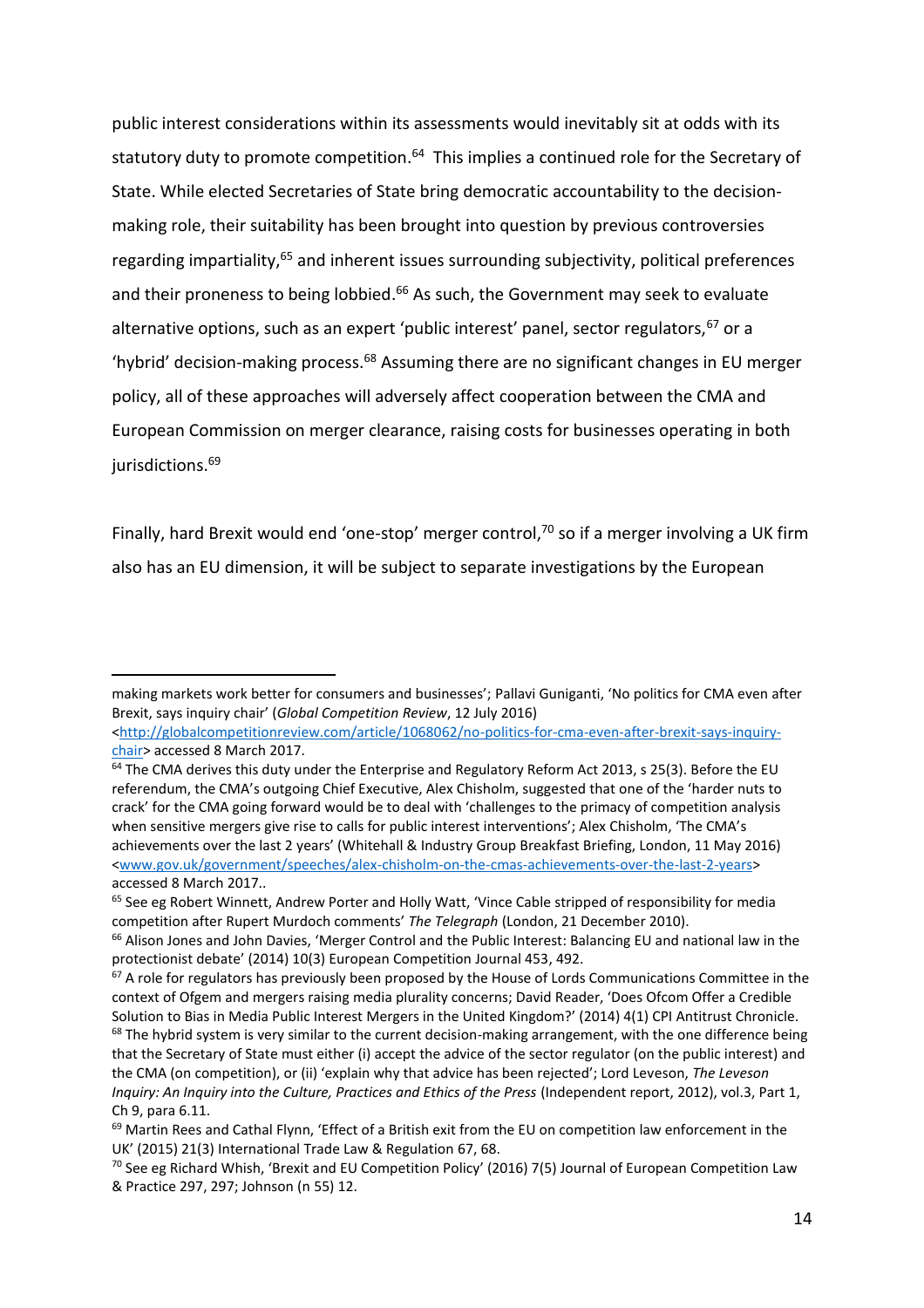Commission (under the EUMR) and the CMA (under the Enterprise Act 2002).<sup>71</sup> This duplication will be costly for firms, whose incentives to merge may be diminished as a consequence.<sup>72</sup> In addition, it will put further stress on the CMA's resources. Without an increase in the budget of the CMA, particularly in light of the added complexity of public interest issues, the resources available for high quality merger assessment will be reduced with adverse effects on the clarity and predictability of merger decisions.

## **III. State Aid and Industrial Policy**

Interventions on public interest grounds were not the only previous form of political interference in UK markets. During the 1970s, UK governments also pursued industrial strategies which were directly at odds with regulation on competition grounds. In particular, sections 7 and 8 of the Industry Act 1972 – relating to financial assistance for industry – included 'some of the most interventionist powers to direct and subsidise industry ever taken outside wartime<sup>'.73</sup> Co-operation, agreements, scale, national champions, and initiatives to protect British manufacturing from a loss of control and unacceptable foreign ownership were preferred to tackling anti-competitive behaviour.<sup>74</sup>. This policy proved ineffective and was criticised in 1978 for creating unsustainable tensions with competition policy.<sup>75</sup> Meanwhile, the UK had joined the EU in 1973 and such interventions would become increasingly constrained in Europe by the exercise of State aid rules.

This section considers the implications of the UK enjoying greater freedom to provide State aid and whether it may be in its best interests to continue being bound by equivalent rules. State aid is regulated by Articles 107-109 TFEU. In particular, Article 107 prohibits aid which may distort competition, in so far as it also affects trade between Member States. The main

 $71$  The eradication of the 'one-stop shop' and its potentially adverse impact on M&A activity in the UK was a key matter of debate before the referendum, see eg Rees and Flynn ([n 69\)](#page-13-0) 68.

 $72$  There is evidence to suggest that the UK's 'business-friendly environment' has been the main contributing factor to its M&A and FDI activity – more so than its membership of the EU; Martin Beck, 'Brexit and FDI' (2016) 40(2) Economic Outlook 26, 28-29.

<sup>73</sup> Wilks ([n 25\)](#page-6-0) 182

<sup>74</sup> ibid 183.

<sup>75</sup> See the Liesner Committee's Green Paper; Department of Trade and Industry, *A Review of Monopolies and Mergers: A Consultative Document* (Green Paper, Cmnd 7198, 1978), discussed in Wilks (n [25\)](#page-6-0) 41. This period of the mid-1970s also brought a combination of rising unemployment and rising inflation.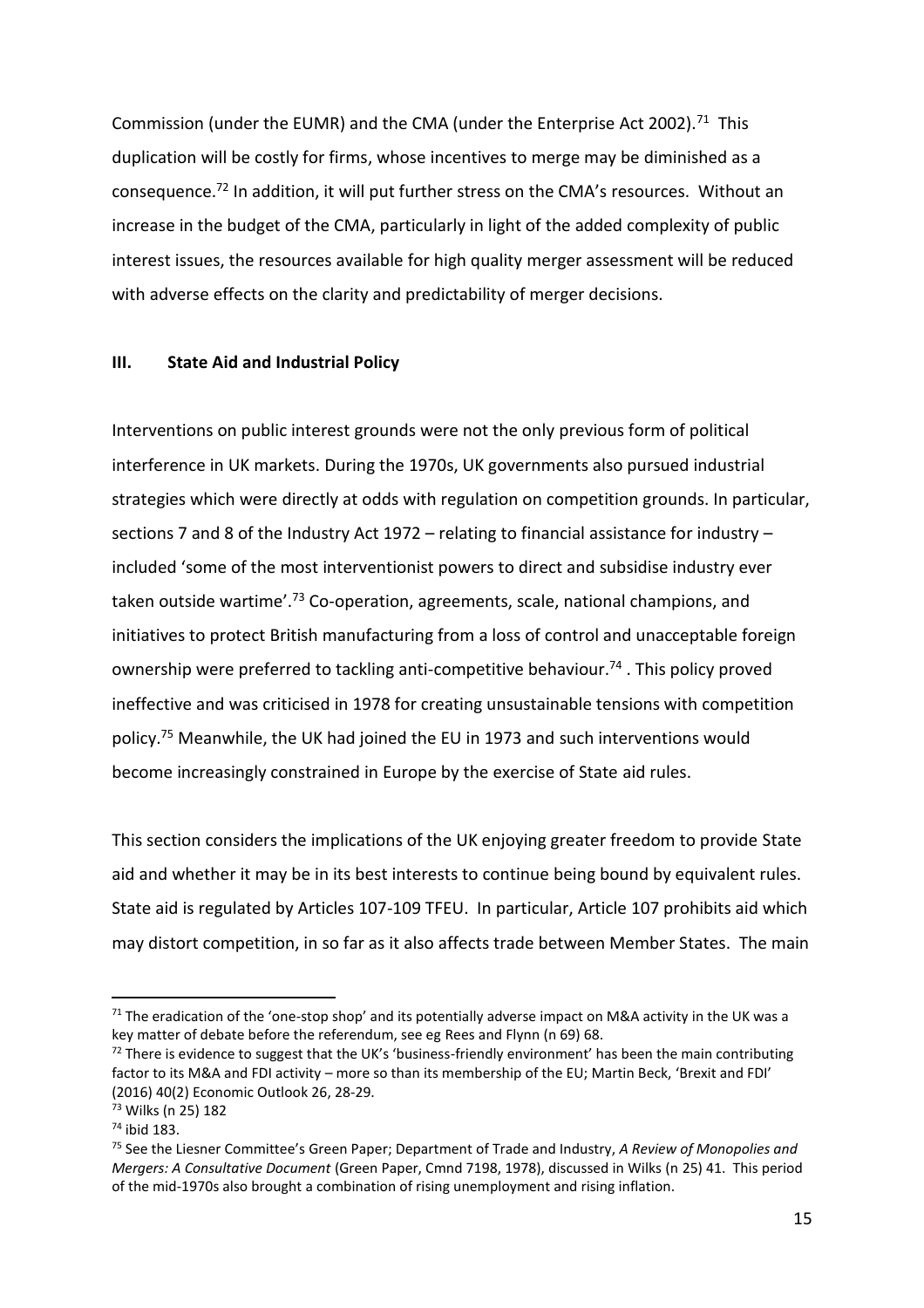potential exemptions are for regional development, social needs, projects of a common European interest, or serious economic disturbance. The Treaty obligations are operationalised by specific rules on State aid to agriculture and fisheries, and particular guidance on certain other sectors, including transport, broadband and steel. Cutting across these sectoral rules, there are 'horizontal rules' relating, for example, to subsidies for regions, SMEs, R&D and innovation, environment, and rescue and restructuring aid. There is also a general block exemption for tightly specified categories of aid that are deemed to deliver benefits to society that outweigh the possible distortions to competition.<sup>76</sup>

<span id="page-15-0"></span>The fundamental rationale for State aid control is that selective aid results in cross-border 'externalities' with a negative effect on firms that do not receive similar subsidies.<sup>77</sup> National governments are primarily concerned with their own firms so tend to ignore negative effects abroad. One consequence can be excessive aid, as countries compete to attract internationally mobile firms or to strengthen the competitive position of local firms against international rivals. This is particularly seductive if it increases market share in profitable international markets, and if international rivals are deterred from competing against subsidised firms.

An important example of the type of aid that is tightly controlled by the EU State aid regime, and which will be far easier to grant post-Brexit, is rescue and restructuring aid (R&R aid). Aid to firms in financial difficulty puts a brake on the normal process by which the most innovative and efficient firms see their market shares grow because they better serve the needs of consumers, while their less productive competitors shrink and possibly exit the market.<sup>78</sup> Recent economic research confirms that much of productivity growth can be attributed to shifting market shares from less productive to more productive establishments.<sup>79</sup>

<sup>&</sup>lt;sup>76</sup> Commission Regulation (EU) 651/2014 of 17 June 2014 declaring certain categories of aid compatible with the internal market in application of Articles 107 and 108 of the Treaty [2014] OJ L187/1.

<sup>77</sup> For a detailed integrated law and economics review, see Vincent Verouden and Philipp Werner (eds), *EU State Aid Control: Law and Economics* (Kluwer International 2016).

 $78$  This process is sometimes called 'creative destruction'. The emergence of new products and processes whose success destroys the old is the essential dynamic feature of market economies. See Joseph A. Schumpeter, *Capitalism, Socialism and Democracy* (Harper & Brothers 1942).

 $79$  Early research is summarised in: Lucia Foster, John C. Haltiwanger and C. J. Krizan, 'Aggregate Productivity Growth: Lessons from Microeconomic Evidence' in Charles R. Hulten, Edwin R. Dean and Michael J. Harper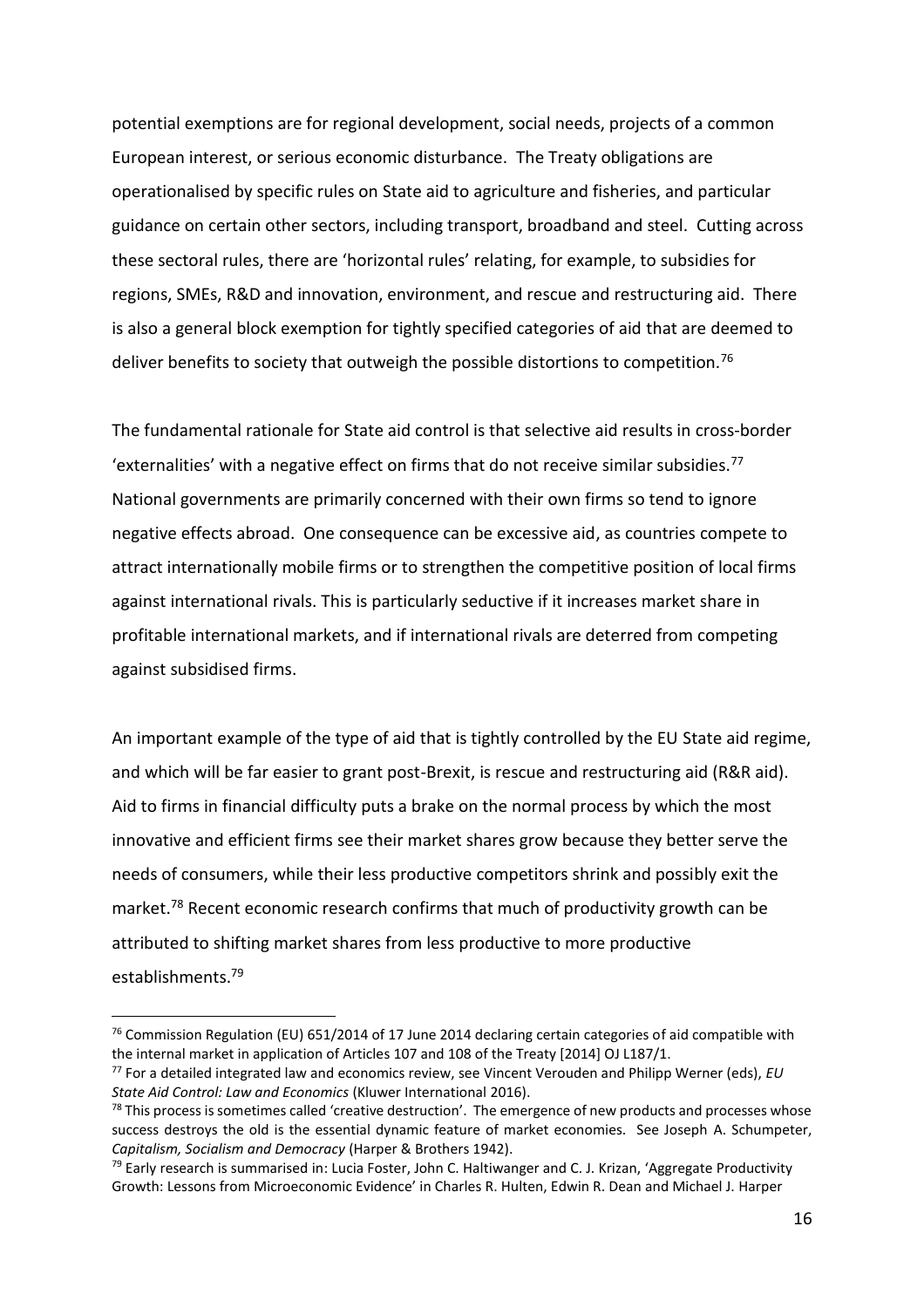However, refusal to subsidise a failing business can be politically unpopular as it is easily misrepresented as doctrinaire and even callous because closures have serious implications for individuals and their families. However, while it is entirely appropriate to use public funds to help redundant workers to re-skill and ease economic transition, it is not wise to give subsidies that tend to flow to senior managers (who may have been responsible for the financial difficulties) and shareholders (who may live in comfort elsewhere). Furthermore, the prospect of subsidies can incentivise reckless behaviour by senior managers in weak firms, and the prospect of subsidies for a weak rival reduces the incentive for efficient firms to compete aggressively to attract customers.<sup>80</sup> The discipline provided by EU rescue and restructuring State aid control, which is allowed only in limited circumstances and subject to incentive safeguards, is therefore systemically important for the nurture of effective competition.

In this context, it is useful to recall the reasons why national governments in the EU adopt the apparently paradoxical position of wanting both to grant State aid to firms located in their territory, and to submit to EU rules that limit their ability to do so – after all, there are good economic reasons for subsidies when there is a wider public benefit that cannot be captured by the investing firm (i.e. a positive externality). $^{81}$  The first set of reasons is that submitting to controls of their own behaviour is the price that must be paid for limiting the ability of other countries to gain an international advantage for their own firms. For example, 'near market' R&D subsidies may give one country an advantage in product

<sup>(</sup>eds) *New Developments in Productivity Analysis* (University of Chicago Press 2001); In evidence from the UK, Disney et al. find that 'external' restructuring (exit, entry and market share change), as distinct from 'internal' restructuring (improvements by incumbents), accounts for 50% establishment labour productivity growth and 80-90% total factor productivity growth; Richard Disney, Jonathan Haskel and Ylva Heden, 'Restructuring and Productivity Growth in UK Manufacturing' (2003) 113(489) The Economic Journal 666, provides evidence from the UK. Much of this comes from multi-establishment firms closing poorly performing plants and opening highperforming new ones. Additionally, external competition is an important determinant of internal restructuring. For example, Bartelsman et al. examine comparable data for 24 countries, including European (Estonia, Finland, France, Latvia, Netherlands Portugal, Slovenia, UK and West Germany) and North and South American firms; Eric Bartelsman, John Haltiwanger and Stefano Scarpetta, 'Microeconomic Evidence of Creative Destruction in Industrial and Developing Countries' (2004) IZA Discussion Paper No. 1374.

<sup>80</sup> For more detail of the arguments in this paragraph, including relevant evidence and an analysis of the role of capital markets, see Bruce Lyons and Ulrich Soltész, 'Rescue and Restructuring Aid' in Verouden and Werner (n [77\)](#page-15-0).

<sup>81</sup> Examples include infrastructure projects and basic research.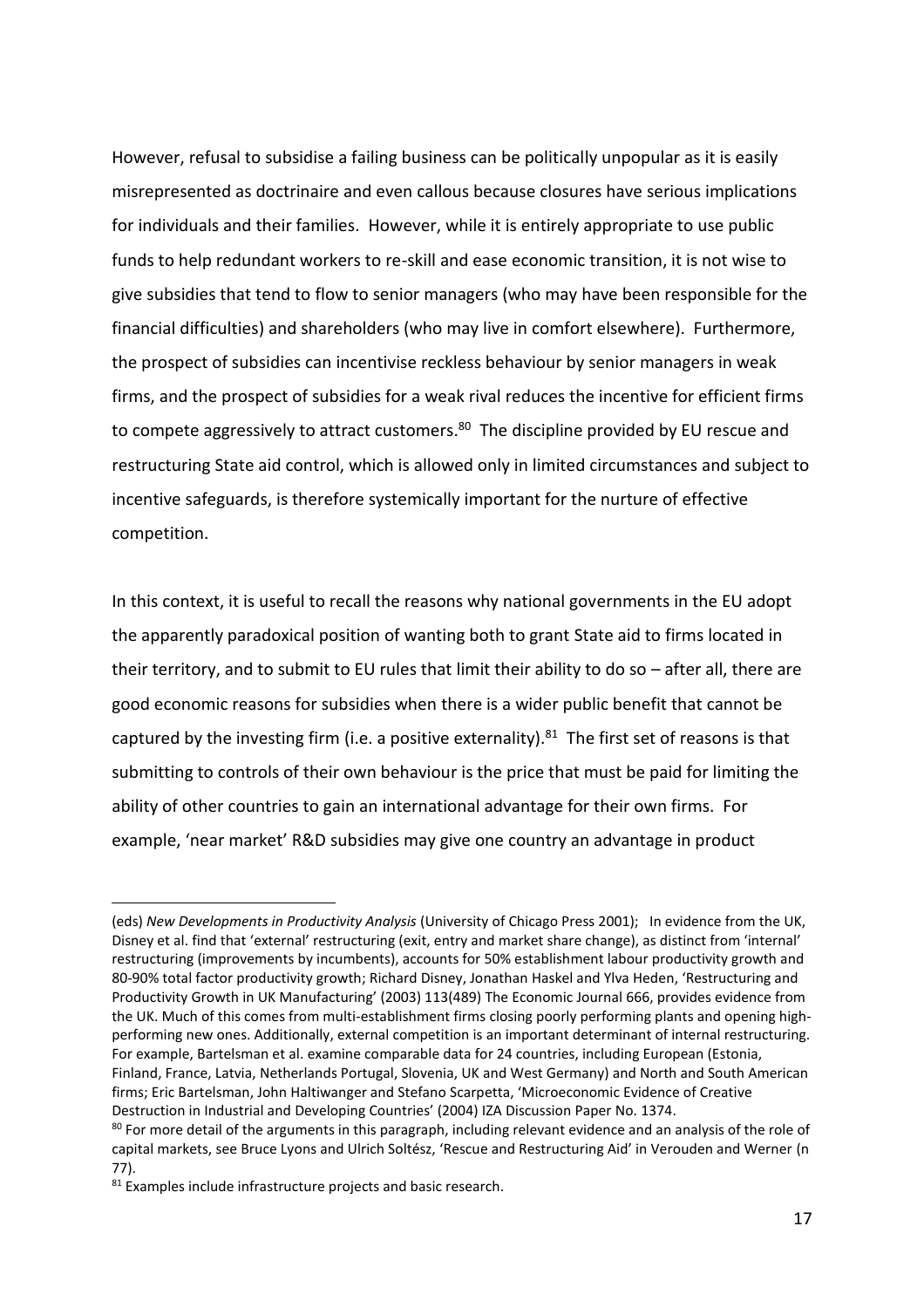development, but that can be cancelled out if other countries do the same. Mutual control, to avoid *excessive* subsidies, can prevent a mutually ruinous subsidy war. Similarly, subsidies or tax exemptions to high energy using firms, or other specific advantages, can distort an otherwise level playing field on which efficient firms can succeed in international competition. As can be seen from the recent cases involving Fiat, Apple and others, the European Commission's State aid control can further reach into corporate tax deals offered by some Member States to attract multinational firms (or their profit flows) away from more efficient locations (or where profits have been generated).<sup>82</sup> These examples each relate to the advantages of rules that limit the ability of *other* countries to subsidise in ways that put a government's home firms at a competitive disadvantage.

A second set of reasons why national governments might voluntarily submit to State aid rules relates to *self-control*. Huge lobbying efforts and political pressure can result in 'irrational' subsidies being conceded, especially if that pressure comes from a marginal constituency or in the run-up to a general election.<sup>83</sup> It can then be advantageous for a government to tie its hands credibly so that it cannot grant subsidies for short-term political gain. Furthermore, it greatly reduces wasteful lobbying pressure if everyone knows that there are clear limits as to what aid can be offered.<sup>84</sup> Upon leaving the EU, the UK will no longer be subject to European State aid rules. In principle, this frees up Government policy to provide greater assistance to industries it wishes to promote or protect, but in practice this both weakens its self-discipline and leaves UK firms more vulnerable to the consequences of aid granted to continental firms.

Brexit will further remove EU procurement rules designed to eliminate bias in favour of home firms. The UK (and EU Member States) will still be subject to WTO rules on state subsidies and public procurement under the WTO Agreement on Subsidies and

<sup>&</sup>lt;sup>82</sup> See eg European Commission, 'State aid: Ireland gave illegal tax benefits to Apple worth up to €13 billion' (Press Release, 30 August 2016) [<http://europa.eu/rapid/press-release\\_IP-16-2923\\_en.htm>](http://europa.eu/rapid/press-release_IP-16-2923_en.htm) accessed 8 March 2017.

<sup>&</sup>lt;sup>83</sup> There may also be other political reasons why State aid is granted. See, for example, Mathias Dewatripont and Paul Seabright '"Wasteful" Public Spending and State Aid Control' (2006) 4(2-3) Journal of the European Economic Association 513.

<sup>&</sup>lt;sup>84</sup> Similar concerns used to be raised in connection to monetary policy before governments across the world realised that a more stable economy could be achieved by putting monetary policy in the hands of an independent central bank.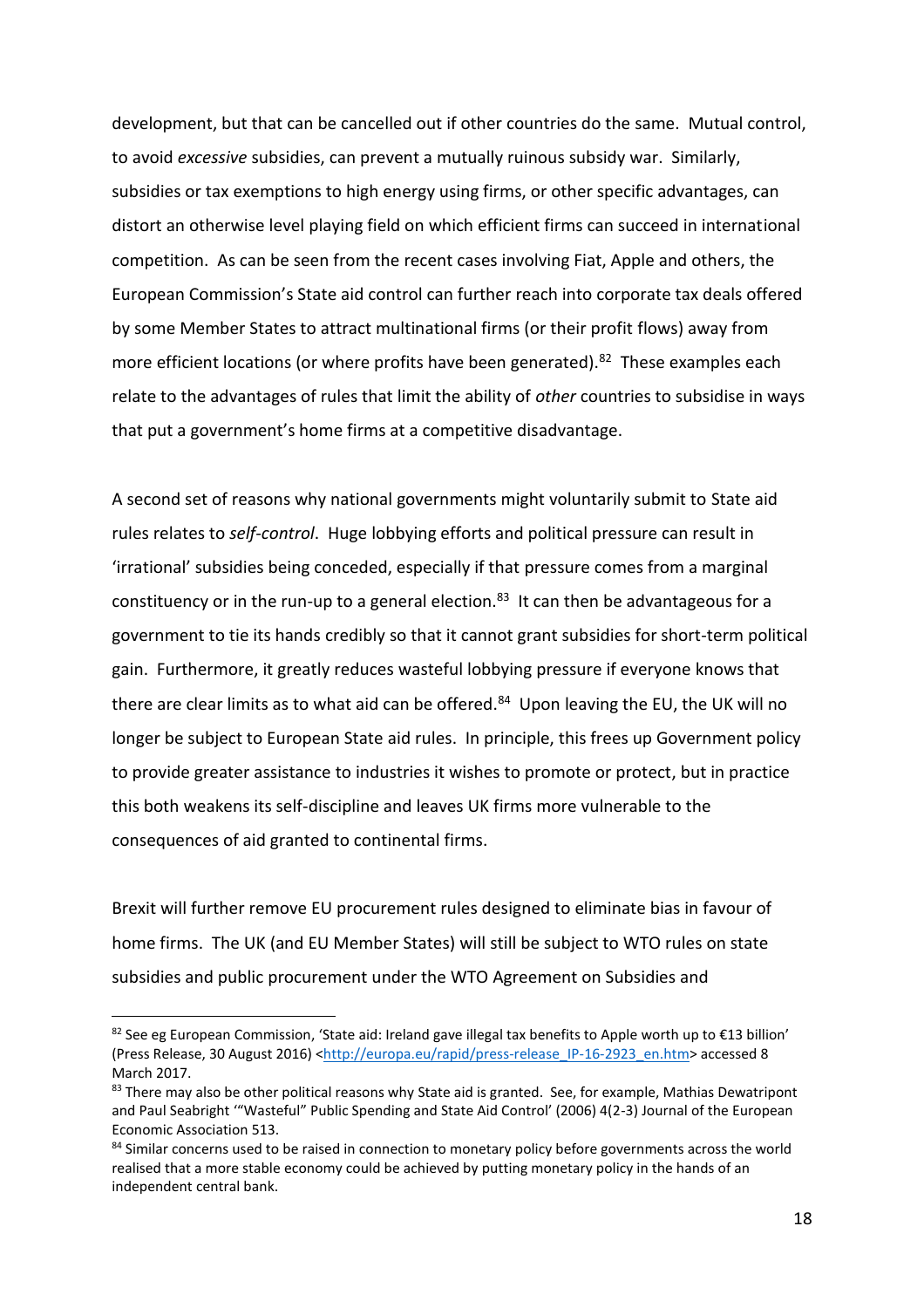Countervailing Measures. This agreement prohibits export subsidies, aid contingent on the use of domestic over imported goods, or the affording of special treatment to individual businesses. It also contains a category of "actionable" subsidies where they have an adverse effect on the interests of another WTO Member.<sup>85</sup> Nevertheless, the WTO system works very slowly, and there are levels of transparency and enforcement powers within the EU State aid regime, including appeal to the CJEU, that far exceed anything that can be achieved by the WTO. This undoubtedly leaves the UK with much greater discretion over public procurement policy post-Brexit, but also potentially more vulnerable to protectionist procurement elsewhere.

It is likely that the UK will want to avoid the sorts of damaging subsidy policies described above, which shield inefficiency from competitive pressures or risk the country entering a subsidy war with a rival economy. Indeed, if we look at the current volume of EU State aid cases, we find the UK is clearly a net beneficiary. The European Commission investigates five hundred cases per annum and this takes up half the resources available to enforce its overall competition regime.<sup>86</sup> The UK is responsible for around twenty-five of these cases per annum,<sup>87</sup> so the vast majority of State aid enforcement work can be seen as protecting UK firms from unfair (subsidised) competition rather than *vice versa*. Indeed, as the UK is one of the main voices against the use of wasteful subsidies in the EU, its withdrawal from the Union, coupled with new measures to support British industry, could incentivise some residual EU members to push for looser EU State aid rules.<sup>88</sup>

<span id="page-18-0"></span>So after Brexit, the UK will have an interest in receiving continued protection from EU State aid and, reciprocally, the EU will not want the newly independent UK to exercise an interventionist industrial strategy built around generous subsidies (or tax competition). This

<sup>85</sup> For a comparison between EU State aid Rules and WTO rules on subsidies, see Claus-Dieter Ehlermann and Martin Goyette, 'The Interface between EU State Aid control and the WTO Disciplines on Subsidies' (2006) 5(4) European State Aid Law Quarterly 695.

<sup>&</sup>lt;sup>86</sup> Data compiled from the DG Competition website; European Commission, 'State aid Cases' <http://ec.europa.eu/competition/state\_aid/register/> accessed 8 March 2017.

<sup>&</sup>lt;sup>87</sup> UK banks took up a much greater share of State aid enforcement work during the financial crisis.

<sup>88</sup> See Sir Philip Lowe, 'The implications of Brexit for UK and EU competition policy and law enforcement' (Response to BCLWG Issues Paper, 22 November 2016) [<www.bclwg.org/contribution/implications-brexit-uk](file:///G:/Brexit%20Paper/www.bclwg.org/contribution/implications-brexit-uk-eu-competition-policy-law-enforcement)[eu-competition-policy-law-enforcement>](file:///G:/Brexit%20Paper/www.bclwg.org/contribution/implications-brexit-uk-eu-competition-policy-law-enforcement) accessed 8 March 2017; see also: Jose Luis Buendia Sierra, ''Brexit', a Stress Test for State Aid Control?' (2016) 15(3) European State Aid Quarterly 331.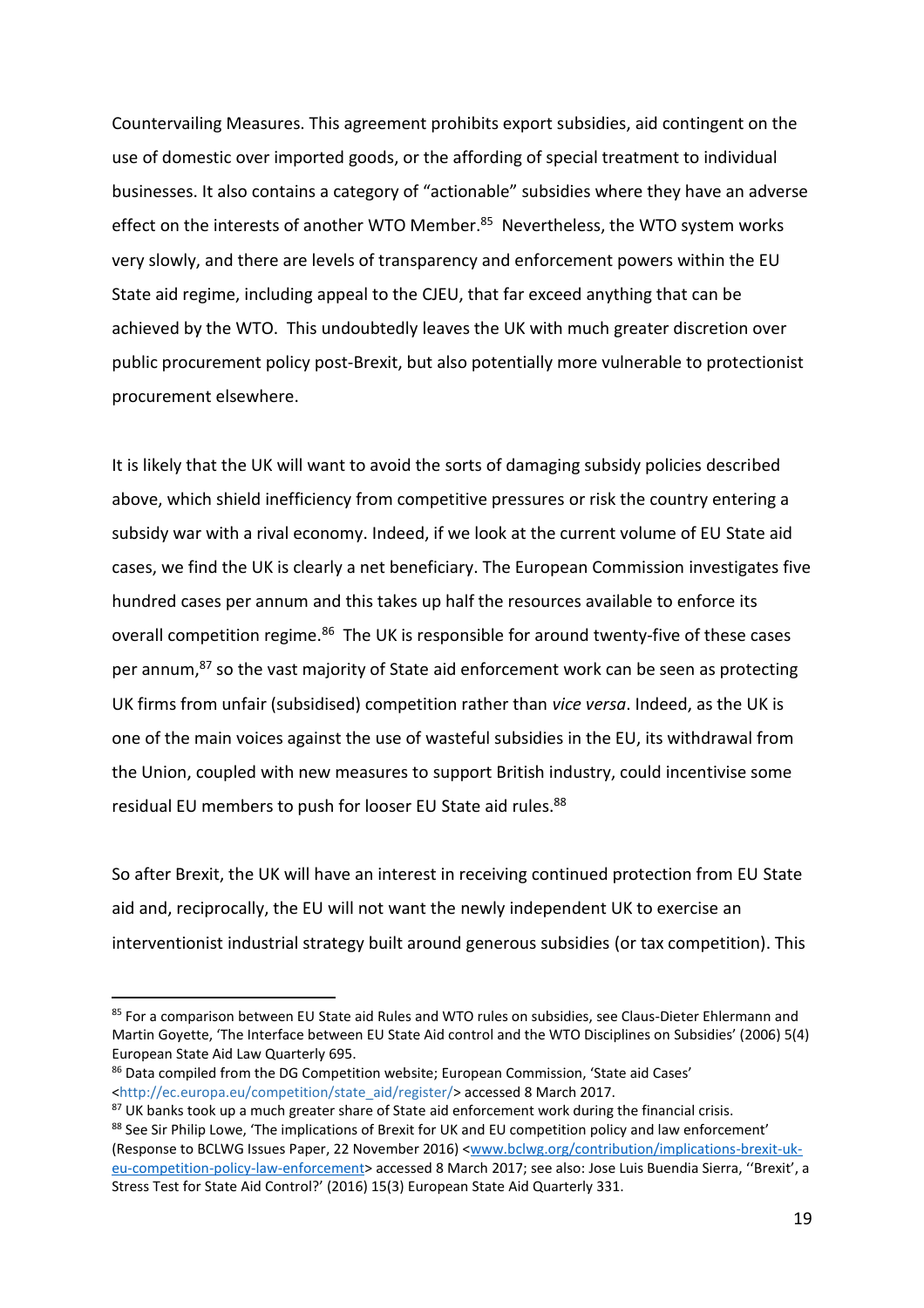<span id="page-19-0"></span>raises the prospect of the UK being required to continue abiding by EU State aid rules as part of any preferential trade deal with the Single Market. Whilst this outcome makes economic sense for the reasons identified above, we once again run into problems relating to the political imperatives surrounding Brexit. As the dominant partner in any trade arrangement, the EU may insist that the UK continues to apply State aid rules in accordance with the jurisprudence of the CJEU, as well as the frameworks and guidance of the European Commission.<sup>89</sup> This may be a sticking point in trade negotiations between the UK and the EU, because it would mean no clean break from the EU (though there may be ways to disguise the ultimate reliance on the CJEU).<sup>90</sup> Alternatively, there may be a CETA<sup>91</sup> or TTIP<sup>92</sup> type arrangement, where there is no explicit prohibition on subsidies, but where WTO antisubsidy rules and mechanisms for notification are required.<sup>93</sup> This would circumvent the political imperative but at the greater risk of allowing damaging State aid strategies by the UK and competing economies. A danger also exists in relation to trading arrangements with new partners, such as China and the USA. The UK will be at a negotiating disadvantage due to its relative size and so may be forced to accept state subsidies (as well as other factors such as lower environmental standards, use of hormones in feed, etc) that disadvantage UK suppliers.

We have so far focused on the underlying issues that will affect any UK government. We finally turn to a brief examination of the current Government's emerging approach to a new industrial strategy in the immediate post-Brexit era. This was first outlined in a speech given by the Prime Minister in November 2016, when she said the Government would,

'rebalance the economy across sectors and geographical areas in order to spread wealth and prosperity around the country […] This won't be about propping up

<sup>&</sup>lt;sup>89</sup> The example of Article 262 of the Association Agreement between the EU and Ukraine is used by George Peretz and Kelyn Bacon, 'Paper on post-Brexit options for State aid' (*UK State Aid Law Association*, 16 November 2016) [<http://uksala.org/paper-on-post-brexit-options-for-state-aid/>](http://uksala.org/paper-on-post-brexit-options-for-state-aid/) accessed 8 March 2017; George Peretz, 'A Star is Torn: Brexit and State Aid' (2016) 15(3) European State Aid Quarterly 334; see also David Unterhalter and Thomas Sebastian, 'AFTER BREXIT: State Aid under WTO disciplines' (*Monckton Chambers Brexit* Blog, 15 September 2016) [<www.monckton.com/wp-content/uploads/2016/09/AFTER-](file:///G:/Brexit%20Paper/www.monckton.com/wp-content/uploads/2016/09/AFTER-BREXIT.pdf)[BREXIT.pdf>](file:///G:/Brexit%20Paper/www.monckton.com/wp-content/uploads/2016/09/AFTER-BREXIT.pdf) accessed 8 March 2017.

<sup>90</sup> See previous footnote and Vincent J. G. Power, 'Competition Law Post-Brexit' (2016) 23(7) Commercial Law Practitioner 193.

<sup>&</sup>lt;sup>91</sup> EU-Canada Comprehensive Economic and Trade Agreement (CETA).

<sup>92</sup> Transatlantic Trade and investment Partnership (TTIP).

<sup>93</sup> Peretz and Bacon (n [89\)](#page-19-0).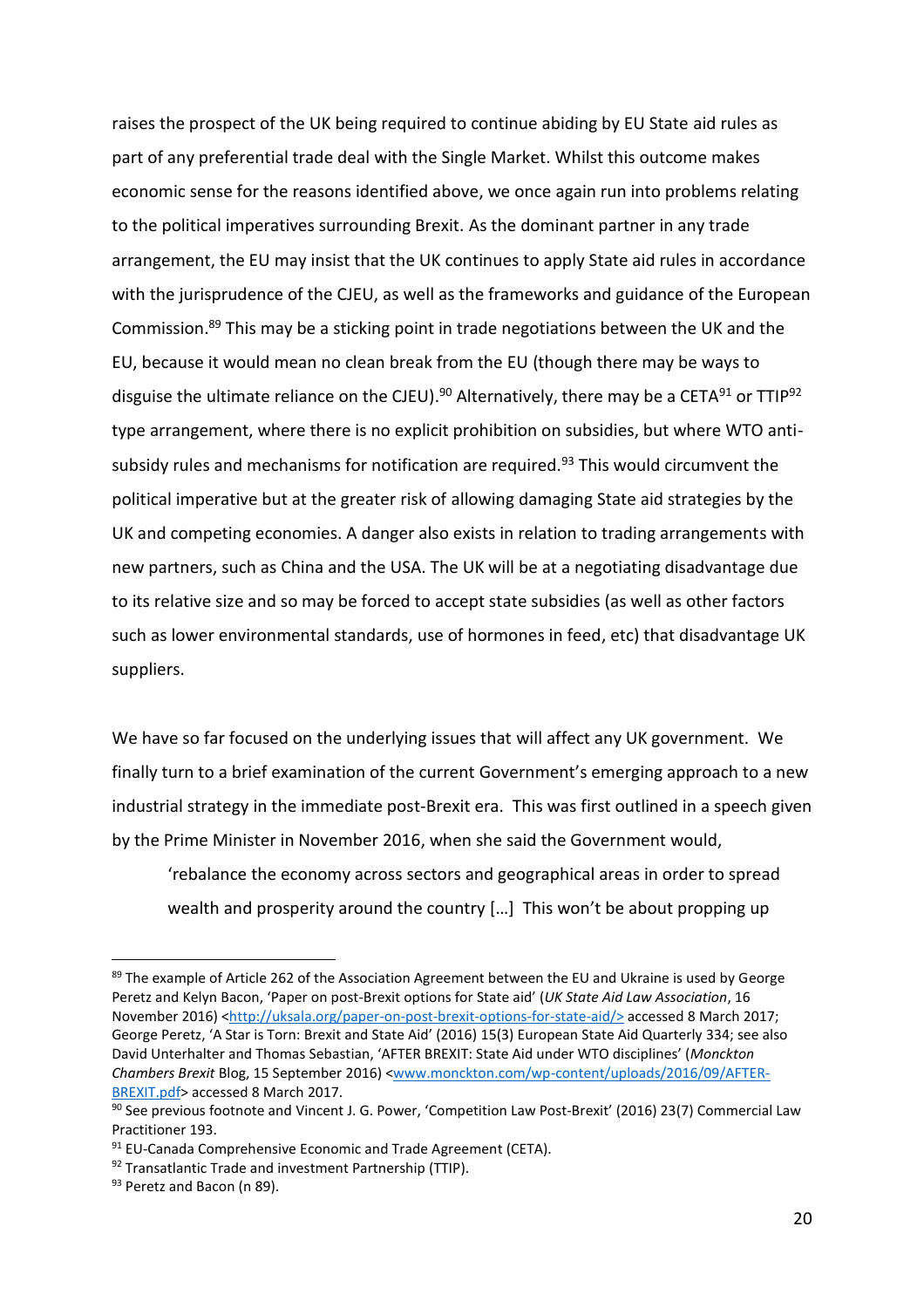failing industries or picking winners – that is the job of competition and free markets'. 94

It has become apparent from subsequent speeches, as well as published green papers – entitled *Corporate Governance Reform,<sup>95</sup> and Building our Industrial Strategy,<sup>96</sup> – that the* Government wishes to be more interventionist, but aims to avoid repeating failed strategies from the past. Reforming corporate governance includes facilitating shareholder influence on executive pay and making the employee voice heard in the boardroom. The 'pillars' of the proposed industrial strategy are: investment in science, skills and infrastructure; supporting SMEs; encouraging trade and inward investment; delivering affordable energy and clean growth; cultivating world-leading sectors; ensuring growth in the regions; and developing supportive institutions. The focus on industrial sectors, if done well, may be beneficial as long as it does not undermine competition. <sup>97</sup> This would be the antithesis of failed 'national champions' policies, where a single firm was chosen for preferential treatment at the expense of competition. Nevertheless, beneficial industrial interventions require very careful sector selection in which there is sufficient competition to drive an efficient response. Some of the 'pillars' also suggest public funding for firms, of a sort which would fall under the current State aid rules.

The UK has a complex system of devolution that gives various spending powers to the Scotland, Wales and Northern Ireland assemblies. This system is likely to get even more complex with more spending powers proposed for some English regions. Pre-Brexit, these are all covered by the EU State aid rules. Post-Brexit, the potential for anticompetitive subsidies would be reduced if an independent body was tasked with fulfilling the State aid scrutiny role currently undertaken in Brussels.<sup>98</sup> An additional benefit would be that,

<sup>94</sup> Theresa May, 'Prime Minister's Speech' (Lord Mayor's Banquet, London, 14 November 2016).

<sup>95</sup> Department for Business, Energy & Industrial Strategy, *Corporate Governance Reform* (November 2016).

<sup>96</sup> Department for Business, Energy & Industrial Strategy, *Building our Industrial Strategy* (January 2017).

<sup>&</sup>lt;sup>97</sup> The Green paper on Industrial Strategy wants more sectors to emulate the coordination and support institutions that have developed in the successful UK aerospace and car industries. If done carefully, this approach has sound theoretical foundations. For example, innovation can be promoted in high growth sectors if incentives are created for all firms in that sector to compete through innovation, rather than to take the easier option of product differentiation to avoid competition; see Philippe Aghion, Mathias Dewatripont, Luosha Du, Ann Harrison and Patrick Legros, 'Industrial Policy and Competition' (2012) NBER Working Paper No. 18048.

<sup>98</sup> This point is made in the BCLWG Issues Paper (n [39\)](#page-8-0) para 4.2, where it states 'it would be appropriate for the UK to create an "internal" discipline on subsidy policy'.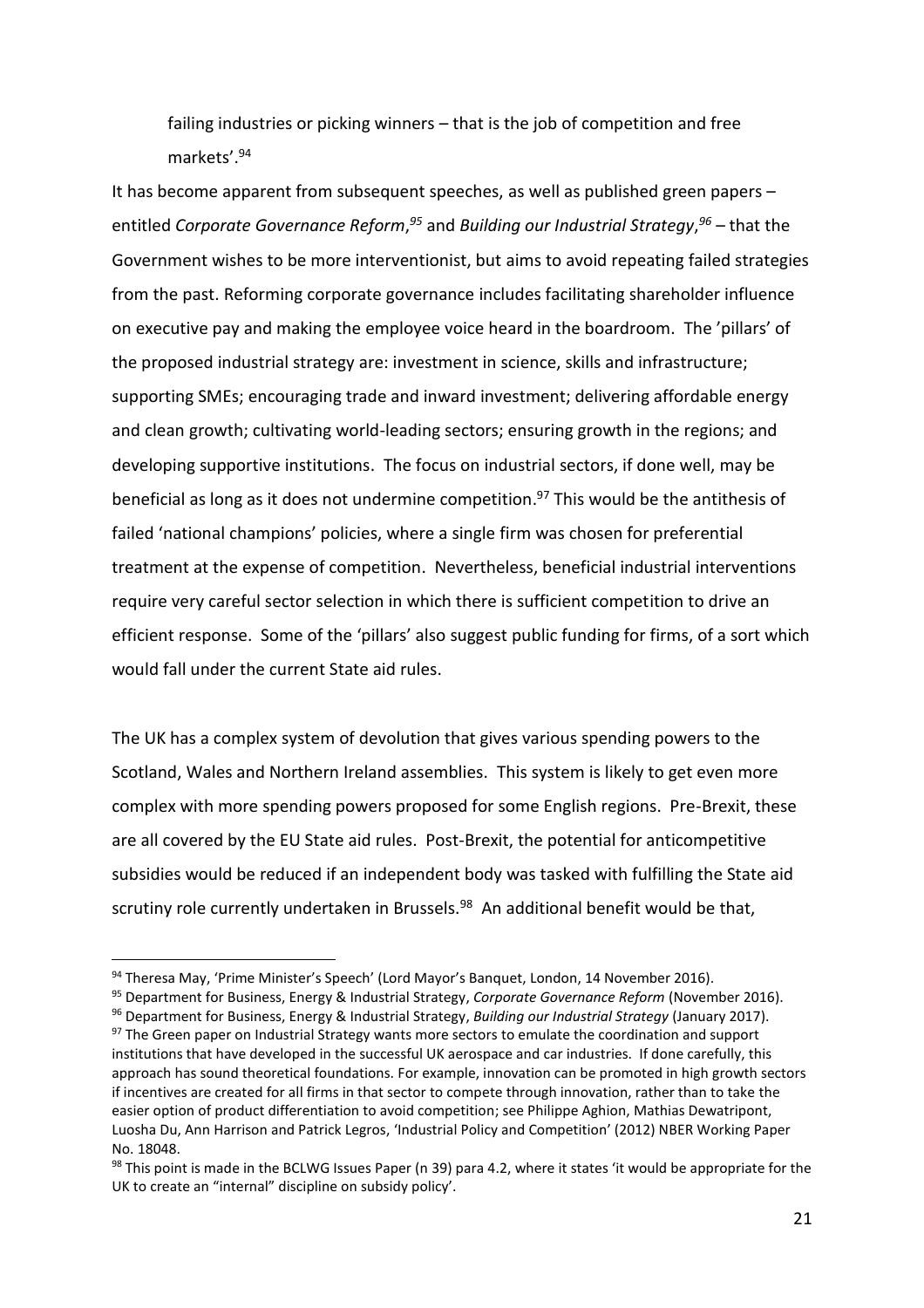whichever administrative level proposes a subsidy that benefits specific firms, the requirement to justify before the scrutiny body why those firms should not fund a project themselves provides a useful discipline to deter wasteful subsidies. It would be natural for the CMA to take on this scrutiny function, but it will need additional funding to do this.<sup>99</sup>

Overall, there are two key issues surrounding State aid after Brexit. The first is that an independent UK will be less able to limit competitively damaging State aid subsidies in other countries as effectively as the EU. The second is whether relatively unconstrained UK governments have the self-discipline to replace the credibility of the European Commission, in dealing with UK firms and industries lobbying for subsidies. Political self-discipline is very hard to sustain, especially in times of political or economic crisis, and the remaining EU members will be reticent to allow free access to the single market without very strong safeguards against potential UK State aid. They will also be less concerned if EU subsidies harm UK rivals. In short, the freedom from European State aid control is likely to come at considerable cost and it would be wise to find politically acceptable ways to commit to limit that freedom. This might require legislation that not only enforces self-discipline, but does this in a transparent way that is visible to trade partners.

## **IV. Antitrust Enforcement**

 $\overline{a}$ 

Antitrust is another area of UK competition policy that has previously been shaped by public interest tests. Cartel agreements were once subject to mandatory public registration, and could be referred to the Restrictive Trade Practices Court if they appeared to operate against the public interest.<sup>100</sup> A similar test was applied to various forms of exploitative and exclusionary behaviour.<sup>101</sup> Certain cartel agreements were exempted from the registration process where they were deemed to be of significant importance to the UK or where their

<sup>99</sup> We have no space to consider appropriate guidelines. While the current EU guidance and practice could certainly be improved (see Verouden and Werner, [n 77\)](#page-15-0), they provide a natural starting point.

<sup>100</sup> Restrictive Trade Practices Acts of 1956 and 1968. Referrals were made by the Registrar and later the Office of Fair Trading.

<sup>101</sup> Roger Clarke, Stephen Davies and Nigel Driffield, *Monopoly Policy in the UK: Assessing the Evidence* (Edward Elgar 1998) 16.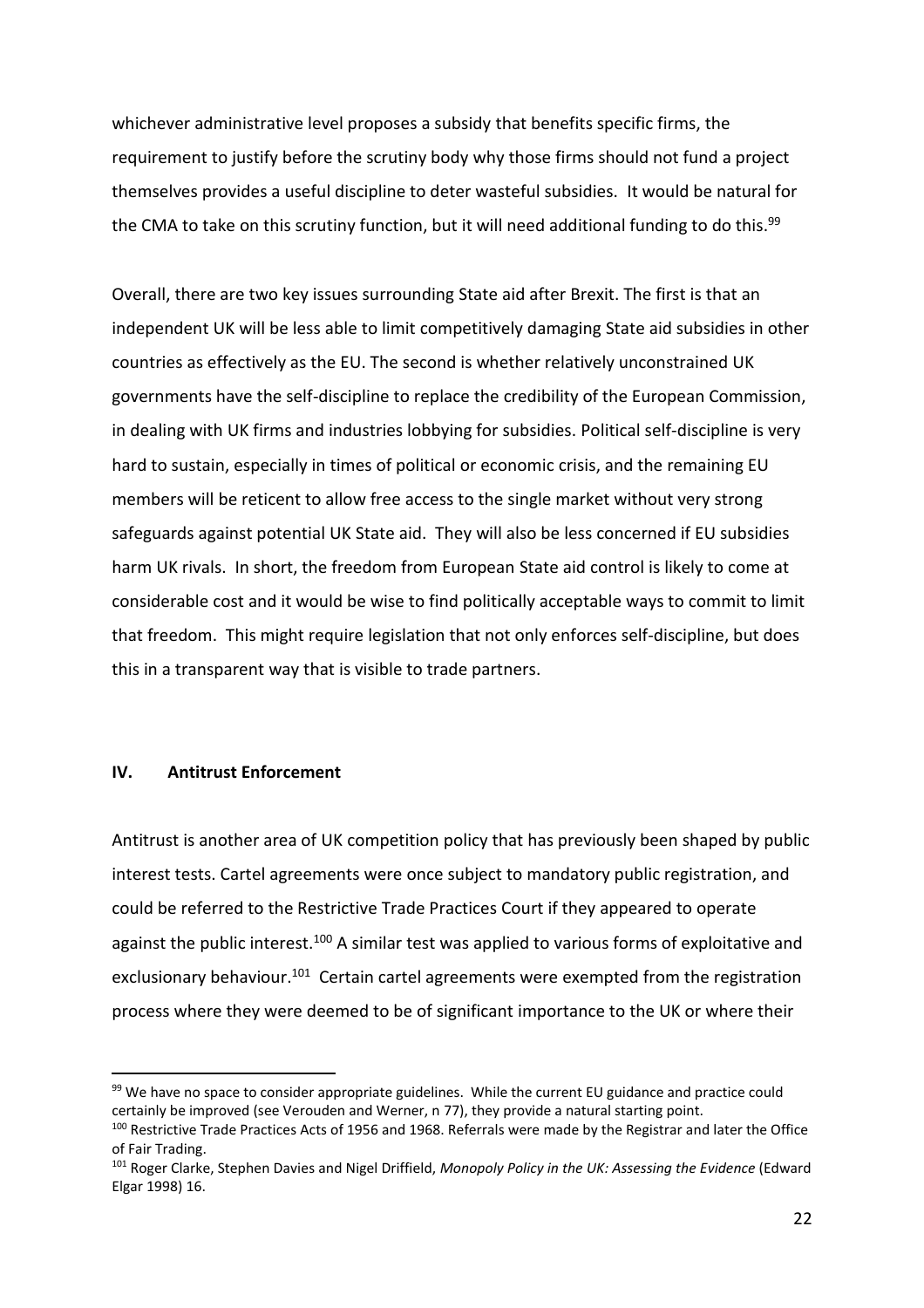<span id="page-22-0"></span>main purpose was to increase efficiency.<sup>102</sup> Few enforcement powers were available during this period and many industries avoided registration by relying on informal cartel arrangements that fell short of an explicit agreement.<sup>103</sup> When the UK joined the European Community in 1973, cartel arrangements with a Community dimension became subject to punitive penalties, but the UK's domestic enforcement regime retained the registration system for domestic agreements.<sup>104</sup> This was out of step with how cartel arrangements were increasingly being viewed by the wider academic and policymaking communities.<sup>105</sup>

The Competition Act 1998 finally replaced the public interest regime, introducing new investigatory powers and penalties that brought the UK into line with the antitrust laws of the EU and many other jurisdictions. Indeed, the UK went a step further, making it a crime for an individual to dishonestly agree to enter a cartel arrangement.<sup>106</sup> It is one of only a handful of jurisdictions to have imposed custodial sentences on individuals for general cartel behaviour. <sup>107</sup> Chapters I and II of the Competition Act 1998 mirror Articles 101 and 102 TFEU and the relationship between EU and national antitrust enforcement is governed by Regulation 1/2003.<sup>108</sup> As with merger control, infringements with an EU dimension are generally investigated under the exclusive competence of the European Commission on behalf of all Member States.<sup>109</sup> However, where the CMA initiates proceedings in a case that is not investigated by the Commission, but which may also affect trade between Member States, it is under an obligation to apply either Article 101 or 102 TFEU, in addition to the Competition Act 1998.<sup>110</sup> Chapter I of the Act cannot prohibit agreements that would not amount to infringements of Article 101(1) or which would fulfil the conditions of the Article

l

laid down in Articles 81 and 82 of the Treaty [2003] OJ L1/1.

<sup>&</sup>lt;sup>102</sup> Michael O'Kane, *The Law of Criminal Cartels: Practice and Procedure* (OUP 2009) 1-43.

<sup>103</sup> See G. C. Allen, *Monopoly and Restrictive Practices* (Allen & Unwin 1968) 145.

<sup>104</sup> Restrictive Trade Practices Act 1976.

<sup>105</sup> See Wilks ([n 25\)](#page-6-0) 24.

<sup>106</sup> Enterprise Act 2002, s 188.

<sup>107</sup> See generally Andreas Stephan, 'Four Key Challenges to the Successful Criminalisation of Cartel Laws' (2014) 2(2) Journal of Antitrust Enforcement 333. In many jurisdictions there are separate criminal offences for bidrigging. See for example, Florian Wagner-von Papp, 'What if all Bid Riggers Went to Prison and Nobody Noticed? Criminal Antitrust Law Enforcement in Germany' in Caron Beaton-Wells and Ariel Ezrachi (eds), *Criminalising Cartels: Critical Studies of an International Regulatory Movement* (Hart Publishing 2011). <sup>108</sup> Council Regulation (EC) 1/2003 of 16 December 2002 on the implementation of the rules on competition

 $109$  ibid, art 3(1).

 $110$  ibid, art 11(6).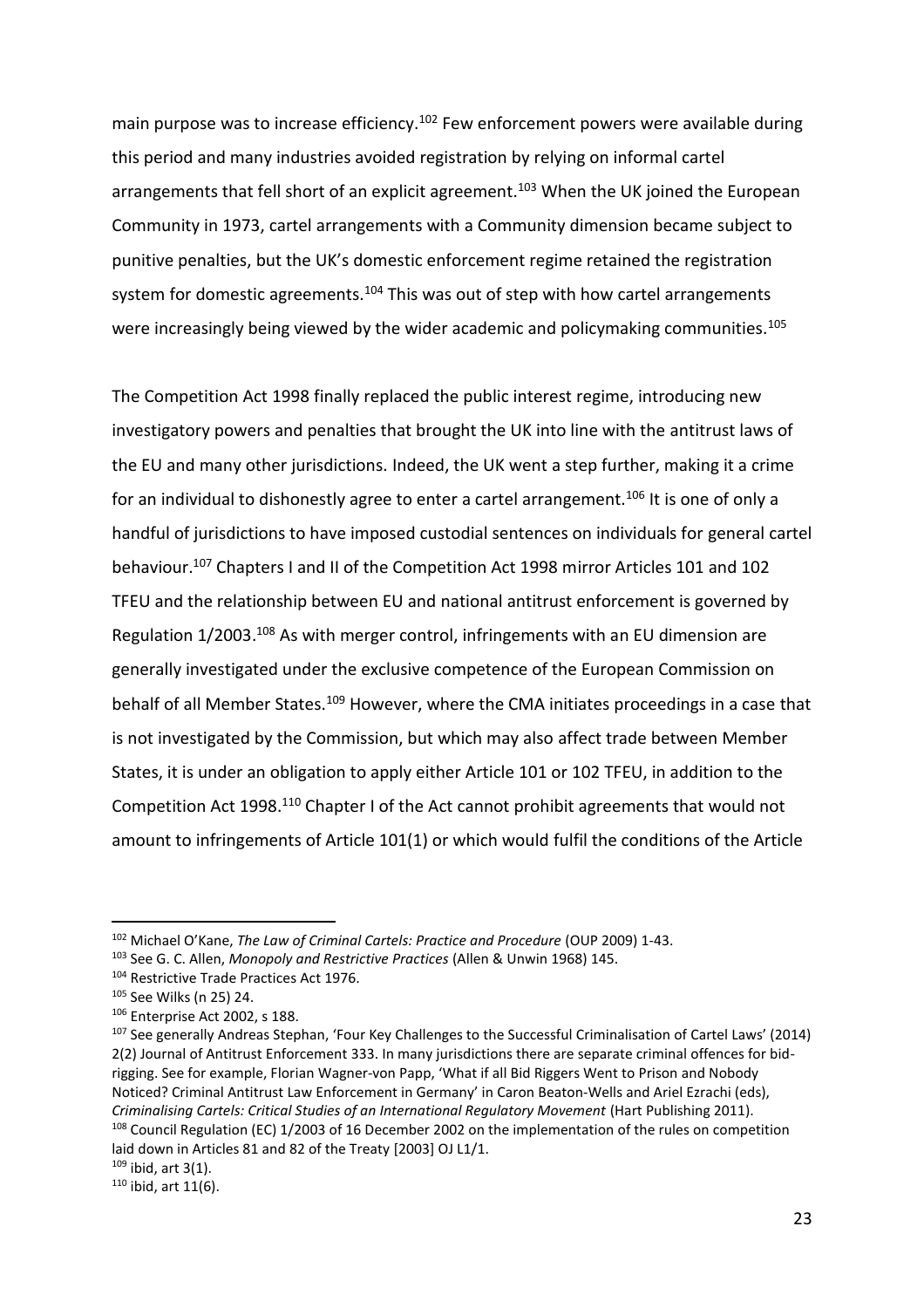101(3) exception.<sup>111</sup> Chapter II, on the other hand, can be stricter than Article 102. Within UK law, consistency between domestic and EU competition law is ensured by Competition Act 1998, s.60. This requires that ˊso far as is possible […], questions arising [in relation to the investigation and enforcement of UK competition law] are dealt with in a manner which is consistent with the treatment of corresponding questions arising in Community Law'. Taken together, these provisions provide a strong constraint on the UK's ability to shape and exercise its antitrust laws. Upon leaving the EU, the UK will be released from the obligations of Regulation 1/2003 and have the freedom to forge a new path if it sees fit.

<span id="page-23-0"></span>Although the Great Repeal Bill should ensure UK and EU administrative antitrust laws are entirely consistent at the time of Brexit, there are good reasons to believe that the UK's competition laws may then begin to diverge from those of the EU.<sup>112</sup> The first is that a central objective of EU competition law – *the functioning of the Single Market* – will no longer be relevant to the UK. Competition policy was included right from the inception of the Community in 1958, to facilitate the objective of European economic integration.<sup>113</sup> This has influenced the development of CJEU case law,<sup>114</sup> as well as competition law practice, for example by leading to the treatment of export bans within the EU as having the 'object' of restricting competition (and therefore assumed to be unlawful).<sup>115</sup> This is arguably a political goal that has little to do with competition, as export bans do not generally produce any effects on final consumers and, in fact, can be pro-competitive – for example in allowing companies to charge a lower price in lower-income Member States and by helping new products successfully launch on the market.<sup>116</sup> In any case, the Single Market will simply no longer be relevant to a newly independent UK.

 $111$  ibid, art 3(2).

<sup>&</sup>lt;sup>112</sup> This paper does not explore the significant procedural challenges that must be overcome to ensure a smooth transitional arrangement as part of Brexit. For detailed insight on these, see the roundtable discussions and responses to the Issues Paper published by the Brexit Competition Law Working Group (BCLWG), available at <www.bclwg.org> accessed 8 March 2017.

<sup>113</sup> See discussion in Alison Jones and Brenda Sufrin, *EU Competition Law: Text, Cases and Materials* (5th edn, OUP 2014) 38-40.

<sup>114</sup> eg Case C126/97 *Eco Swiss China Time Ltd v Benetton International NV* [1999] ECR I-3055, para 36; ibid 39. <sup>115</sup> Joined Cases C-501/06 P, 513/06 P, 515/06 P and 519/06 P *GlaxoSmithKline Services Unlimited v Commission* [2009] ECR I-9291, paras 59-62; Jones and Sufrin (n [113\)](#page-23-0) 40; Commission Regulation (EU) 330/2010 of 20 April 2010 on the application of Article 101(3) of the Treaty on the Functioning of the European Union to categories of vertical agreements and concerted practices [2010] OJ L102/1, art 4. <sup>116</sup> On the first example, parallel imports can arbitrage differences in prices so as to limit the possibilities for

price discrimination by a Member State. The result might be that a firm charges its highest price across the EU,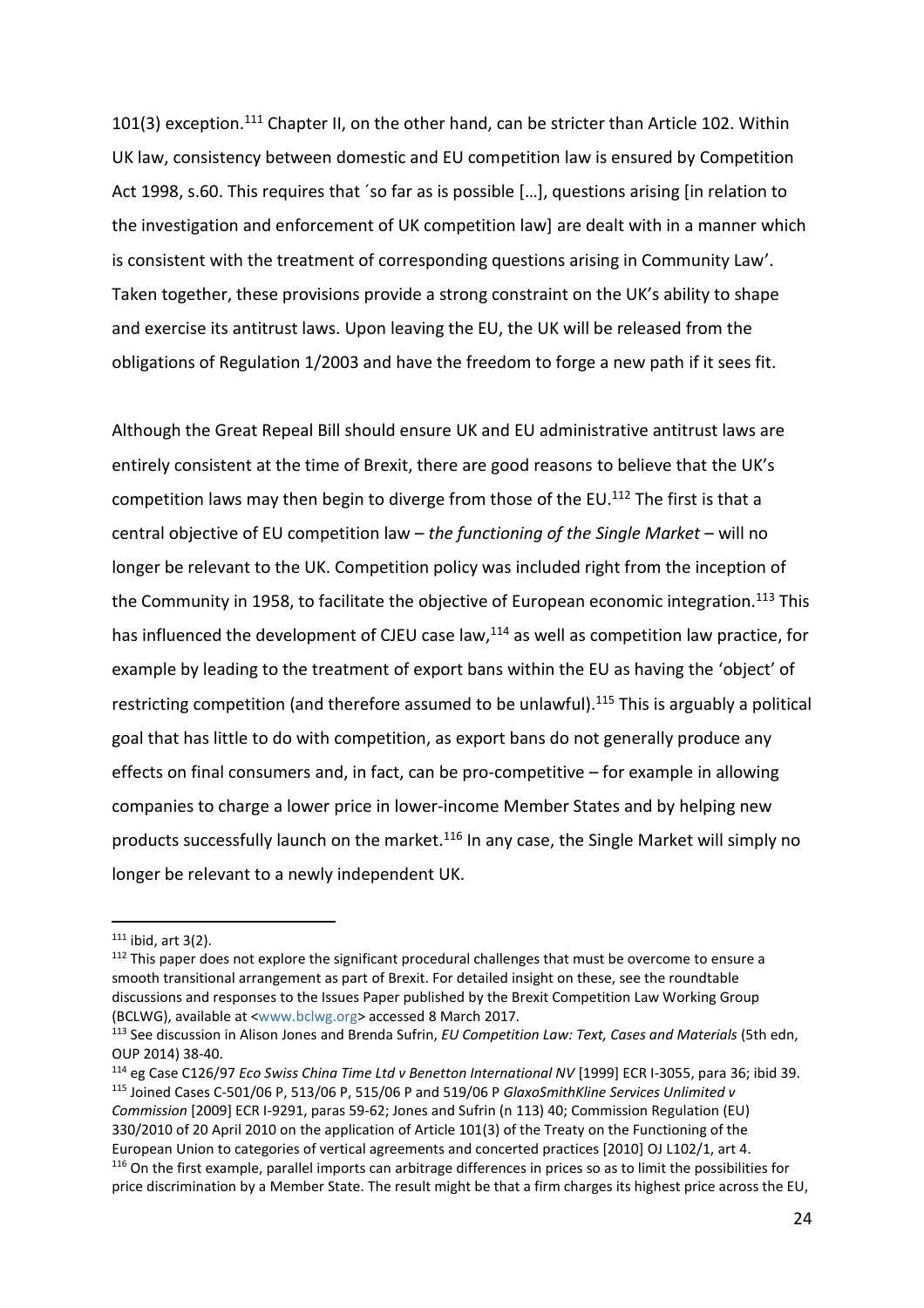The second reason for divergence is that, while EU competition law is fairly settled on what constitutes a hard-core horizontal cartel agreement, there are many other areas where there is considerable uncertainty and scope for disagreement on policy grounds over time. These include: (i) how we reliably determine what distinguishes an Article 101 infringement 'by object' from one that should be subject to an effects analysis,<sup>117</sup> within which the relationship to (and application of) the efficiency exception in Article 101(3) is also of relevance; (ii) the extent of the safe harbour created by a block exemption to vertical agreements and, for example, whether a more flexible approach to minimum resale price maintenance is needed;<sup>118</sup> and (iii) the extent to which dominance rules under Article 102 should interfere in non-pricing matters, such as firms' conduct in the market or the exercise of intellectual property rights, or be more economic effects-based.<sup>119</sup> Without the ability to shape the development of policy in each of these areas within the EU, it would be sensible for the UK to prioritise its own interests and needs in regulating agreements and the abuse of dominance.

The third reason for divergence brings us, once again, back to the political imperatives surrounding Brexit. While there are good reasons why the UK might wish to remain closely aligned to EU competition law (discussed below), this would require conferring some form of special status on the jurisprudence of the CJEU, post-Brexit, and would both be politically unpopular (no 'clean break') and create legal difficulties. The Government's Brexit White Paper states that,

when it would otherwise sell at a lower price in Member States where consumer income is lower. See Ioannis Lianos, 'Some reflections on the question of the goals of EU competition law' in Ioannis Lianos and Damien Geradin (eds), *Handbook on European Competition Law: Substantive Aspects* (Edward Elgar 2013) 17-19. Although, the European Commission does attempt to characterise competition and market integration as serving a common goal; see European Commission, 'Guidelines on the application of Article 81(3) of the Treaty' [2004] OJ C101/07, para 14.

<sup>117</sup> See eg Andreas Stephan and Morten Hviid, 'Cover Pricing and the Overreach of 'Object' Liability under Article 101 TFEU' (2015) 38(4) World Competition 507.

<sup>118</sup> Alison Jones, 'Completion of the revolution in antitrust doctrine on restricted distribution: *Leegin* and its implications for EC Competition Law' (2008) 53(4) Antitrust Bulletin 903.

<sup>119</sup> Pinar Akman, 'The European Commission's Guidance on Article 102 TFEU: From *Inferno* to *Paradiso*?' (2010) 73(4) MLR 605; John Vickers, 'Abuse of Market Power' (2005) 115(504) The Economic Journal 244.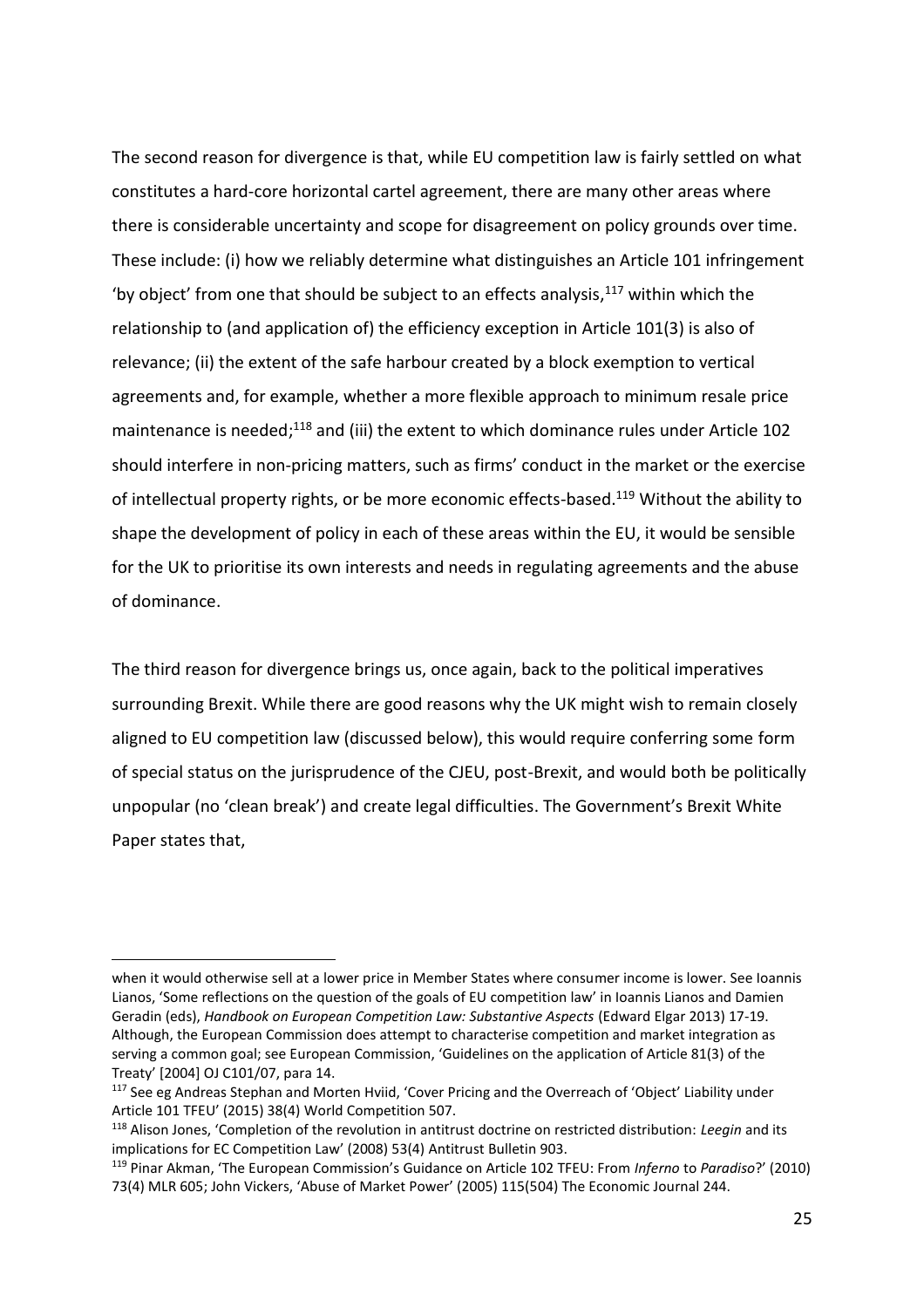'the preserved law [under the Great Repeal Bill] should continue to be interpreted in the same way as it is at the moment. This approach is in order to ensure a coherent approach which provides continuity'. 120

While it is tempting to draw from this some inference that CJEU case law will continue to shape UK law after Brexit, this statement is more likely to refer to the corpus of case law up to the date of Brexit. Indeed, the Great Repeal Bill will need to explicitly state that pre-Brexit CJEU case law will continue to be binding, as the effect of Brexit will be for all binding CJEU precedent (present and future) to fall away. So what then will the status of CJEU case law be? The answer is that, in law, it will be very weak. For example, the basis for the Human Rights Act 1998 is that the UK is a signatory to the European Convention of Human Rights. Under s.2 of the Act, domestic courts must 'take into account' the relevant decisions of the European Court of Human Rights in Strasbourg. Unless the UK is required to follow some EU rules (such as State aid) as part of a preferential trade agreement, there may be no basis in international law for CJEU case law to be given a special status. As already explained, the politics of Brexit make such a concession unlikely. However, even without any legislative basis for a continued role for CJEU jurisprudence, the fact the practice of the CMA and case law of the UK's Competition Appeal Tribunal (CAT) are currently in line with EU competition law, means that CJEU judgments will continue to be *strongly persuasive* for some years to come.<sup>121</sup> The persuasive and instructive nature of precedent from other jurisdictions is not something that is alien to the Law of England and Wales. Indeed, UK courts occasionally even adopt a precedent from the judgments of other common law jurisdictions, even though there is no obligation to do so. 122

Although CJEU case law will continue to be strongly persuasive in the short term, the UK may decide to exercise its new freedom to make substantive changes to its antitrust laws. It is very unlikely that anyone would advocate a return to the pre-Competition Act treatment

 $\overline{a}$ 

[<http://papers.ssrn.com/sol3/papers.cfm?abstract\\_id=2579698>](http://papers.ssrn.com/sol3/papers.cfm?abstract_id=2579698) accessed 8 March 2017.

<sup>120</sup> Brexit White Paper (n [7\)](#page-2-0) 10.

<sup>&</sup>lt;sup>121</sup> EU competition law jurisprudence guides judicial decision-making around the world because so many competition prohibitions are based on those of the EU. See, for example, Erdem Büyüksagis, 'The Impact of EU Law on Swiss and Turkish Regulation of Competition – With Specific Consideration Given to Abuse of Dominant Position Cases' in Franz Werro, Başak Baysal and Lukas Heckendorn Urscheler (eds) *L'influence du droit européen en Turquie et en Suisse* (Schulthess 2015), available at

<sup>122</sup> For example, *Chester v Afshar* [2004] UKHL 41, which followed the Australian High Court decision in *Chappel v Hart* (1998) 195 CLR 232. See Neil Duxbury, 'The Law of the Land' (2015) 78(1) MLR 26.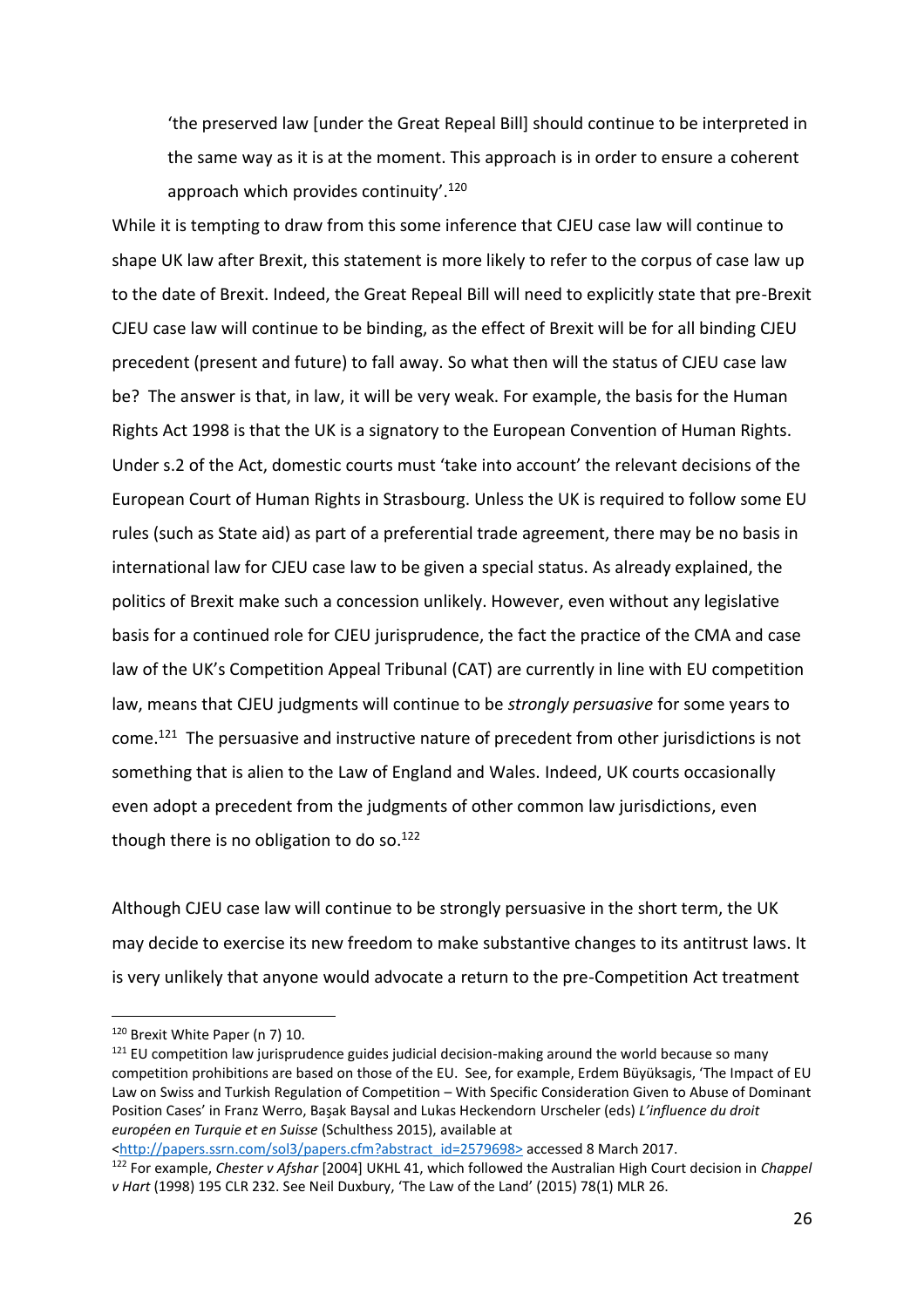<span id="page-26-0"></span>of cartels, especially as its worst forms have been criminalised. However, its current cartel enforcement regime represents an awkward compromise to accommodate criminalisation, while protecting the integrity of EU competition law. Criminalisation came about on the premise that corporate fines alone were ineffective at deterring cartel behaviour.<sup>123</sup> In 2001, the UK Government was 'concerned to ensure that introducing a new criminal offence [did] not cause significant divergence from European law'.<sup>124</sup> There were fears that aligning the criminal offence with Article 101 (then Article 81 EU) would risk entangling the criminal process with the administrative work of the European Commission. There were also fears that it complicated the enforcement process by requiring juries to first determine whether there was a beach of Article 101(1), including the possibility of an efficiency exception under Article 101(3).<sup>125</sup> It was therefore decided to create a separate stand-alone offence under the Enterprise Act 2002 that would apply only to individuals who *dishonestly* agreed to enter into hard-core cartel arrangements. This is in contrast to the approach taken in the Republic of Ireland, for example, where the EU cartel prohibition was essentially criminalised and extended to individuals under domestic law.<sup>126</sup>

One odd consequence of Article 101 TFEU being a purely administrative prohibition is that criminal sanctions within Member States can only, in effect, be applied to local infringements and not to the most damaging international cartels dealt with by the European Commission. There is no mechanism through which a Member State can hold up a Commission investigation pending the conclusion of criminal proceedings under national law.<sup>127</sup> It is also questionable whether the CMA can even prosecute the cartel offence where

<span id="page-26-1"></span><sup>123</sup> See Department of Trade and Industry, *A World Class Competition Regime* (White Paper, Cm 5233, 2001) para 7.33. For a discussion of the justifications for cartel criminalisation, see Bruce Wardhaugh, *Cartels, Markets and Crime: A Normative Justification for the Criminalisation of Economic Collusion (CUP 2014); and* Peter Whelan, *The Criminalization of European Cartel Enforcement: Theoretical, Legal and Practical Challenges*  (OUP 2014).

<sup>124</sup> Department of Trade and Industry, *Modernisation – a consultation on the Government's proposals for giving effect to Regulation 1/2003 EC and for re-alignment of the Competition Act 1998* (White Paper, 2003) para 7.24.

<sup>125</sup> ibid, paras 7.32-3

<sup>126</sup> See Mark Furse, *The Criminal Law of Competition in the UK and the US: Failure and Success* (Edward Elgar 2012) 166-174.

<sup>127</sup> The only exception to this, the case of *Marine Hoses,* involved the arrest by the US Department of Justice of three UK nationals, who subsequently agreed to plead guilty to the UK cartel offence under a negotiated plea agreement with the US authorities. The case was concluded before the Commission proceeded with its investigation. See Andreas Stephan, 'How Dishonesty Killed the Cartel Offence' (2011) 6 Crim LR 446; and *Marine Hoses* (Case COMP/39.406) [2009] OJ C168/6.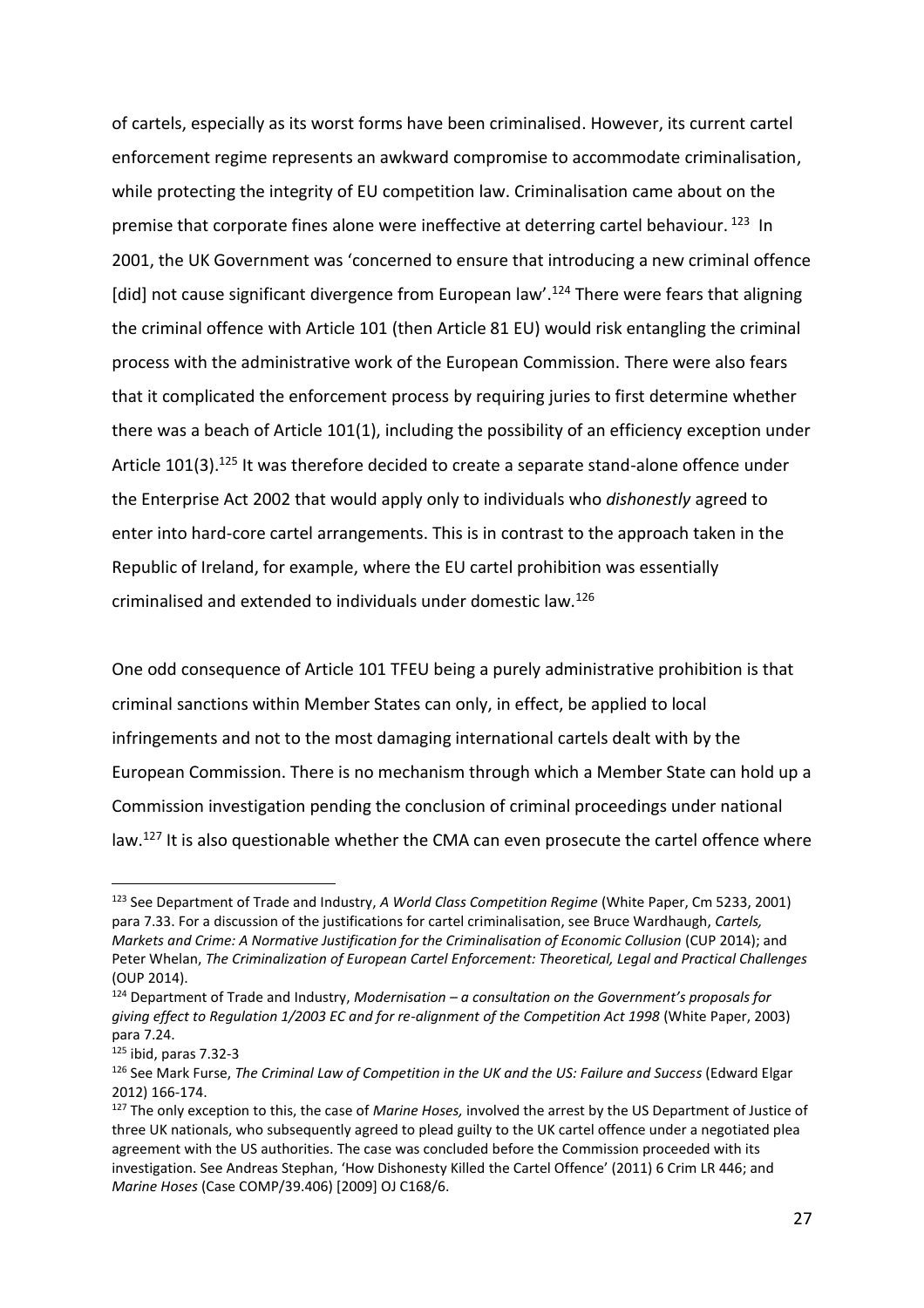a domestic case also has an EU dimension, thereby triggering the requirement for Article 101 to be applied alongside 'national competition law'.<sup>128</sup>

Leaving the EU will allow the UK to apply the criminal offence as it sees fit, but there are benefits to abandoning the current hybrid civil/criminal model in favour of full criminalisation. The US experience has shown the benefit of having an entirely criminal process, where the businesses and individuals accused of the offence are investigated together. Often the desire by those businesses to settle their liability at the earliest opportunity spurs on cooperation by the individuals, albeit usually within the context of the US plea bargaining system.<sup>129</sup> Parity in treatment by the law also addresses the criticism that it is unfair to label the individuals as criminals, while the same conduct by the corporation is simply a civil or regulatory wrong. It would also address the ways in which the UK's current two-strand regime appears to work against itself. For example, in 2007 British Airways (BA) agreed, in principle, to pay a fine of £121.5m for its involvement in fixing passenger fuel surcharges.<sup>130</sup> As a result, the civil case was put on hold while four BA executives were charged under the criminal cartel offence. The criminal trial ultimately collapsed,<sup>131</sup> and as a consequence BA felt the level of fine they had initially agreed was excessive.<sup>132</sup> Some six years after the investigation was originally launched, the Office of Fair Trading (a predecessor of the CMA) agreed to a fine of a much reduced £58.5m figure.<sup>133</sup> The resourceintensive and risky nature of criminal enforcement – as illustrated in the BA case – may also have had a chilling effect on the frequency of criminal cases, as compared to civil cases.<sup>134</sup>

<sup>&</sup>lt;sup>128</sup> This is pursuant to Regulation 1/2003, art 3(1). For an assessment of the procedural viability of this, see Stephan (n 7) 354-59, discussing DTI White Paper (n [123\)](#page-26-0) para 7.44. In such circumstances, the UK has long maintained that the cartel offence does not constitute 'national competition law' and is therefore not under an obligation to also apply Article 101; see DTI White Paper (n [123\)](#page-26-0) para 10.16; confirmed by the English Court of Appeal in *IB* v *The Queen* [2009] EWCA Crim 2575.

<sup>129</sup> Andreas Stephan, 'The Bankruptcy Wildcard in Cartel Cases' (2006) 5 JBL 511.

<sup>&</sup>lt;sup>130</sup> Office of Fair Trading, 'British Airways to pay record £121.5m penalty in price fixing investigation' (OFT Press Release 113/07, London, 1 August 2007).

<sup>&</sup>lt;sup>131</sup> Office of Fair Trading, 'OFT withdraws criminal proceedings against current and former BA executives' (OFT Press Release 47/10, London, 10 May 2010).

<sup>132</sup> Alistair Osborne, 'Watchdog to press for BA fuel-fix fine' *The Telegraph* (London, 8 November 2011) [<www.telegraph.co.uk/finance/newsbysector/transport/8877464/Watchdog-to-press-for-BA-fuel-fix](http://www.telegraph.co.uk/finance/newsbysector/transport/8877464/Watchdog-to-press-for-BA-fuel-fix-fine.html)[fine.html>](http://www.telegraph.co.uk/finance/newsbysector/transport/8877464/Watchdog-to-press-for-BA-fuel-fix-fine.html) accessed 8 March 2017.

<sup>133</sup> Office of Fair Trading, 'British Airways to pay £58.5 million penalty in OFT fuel surcharge decision' (OFT Press Release 33/12, 19 April 2012).

<sup>134</sup> See generally Stephan (n [127\)](#page-26-1).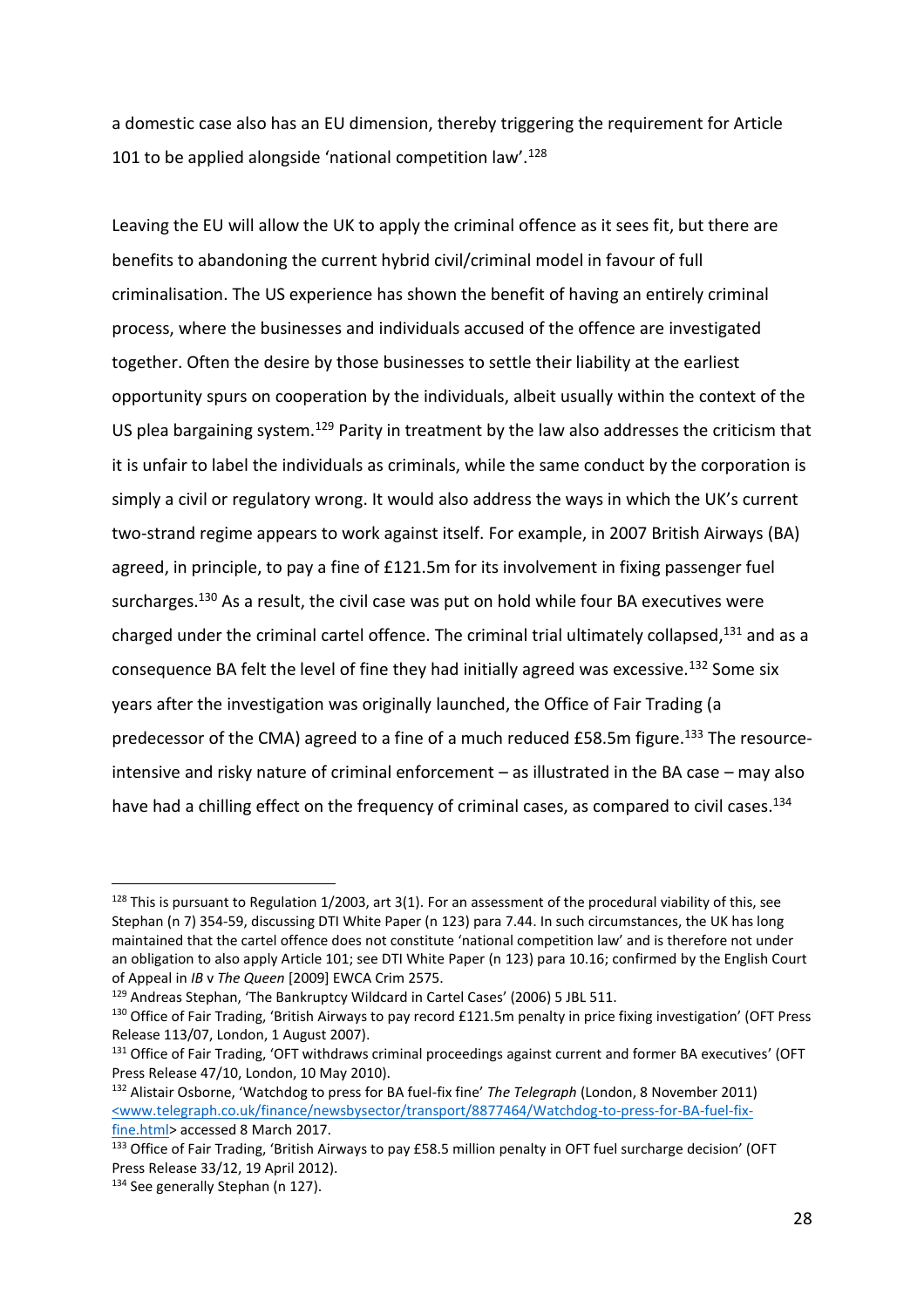One interesting model the UK may wish to follow is that of Australia. Unlike the US, where all serious cartel infringements are treated as criminal, Australia has a 'dual proceedings' model under which criminal and civil sanctions can be imposed against businesses and individuals. The authority can therefore choose whether to pursue a criminal or civil process in a given case, while ensuring both the businesses and individuals responsible face some level of punishment.<sup>135</sup> Indeed, in principle, the Australian Competition and Consumer Commission (ACCC) could have two bites at the cherry, by attempting a criminal case in the first instance and then falling back on a civil case if it fails, although this has been criticised as amounting to double jeopardy. 136

It should, however, be noted that independence from EU competition law and the new freedoms this brings come at a significant cost in three respects. The first relates to the exchange of information between the CMA and its European partners. It currently enjoys membership of the European Competition Network (ECN), which facilitates case allocation and information exchange between national competition authorities and with the European Commission. This includes confidential information which can be used as evidence in both Article 101/102 cases and their domestic equivalents under national law (with the exception of leniency documents).<sup>137</sup> Although that information cannot be used for evidence in a criminal prosecution that could result in a custodial sentence, the receiving authority can use it to guide its own criminal investigation.<sup>138</sup> After Brexit, the CMA will have to replace its ECN membership with bilateral agreements on cooperation and the exchange of information.<sup>139</sup> This includes many such agreements currently entered into by the European Commission on behalf of EU Member States, either explicitly on competition or as part of trade agreements. While these arrangements can be very effective for informal

<sup>135</sup> Caron Beaton-Wells and Brent Fisse, *Australian Cartel Regulation: Law, Policy and Practice in an International Context* (CUP 2011) para 9.3.3.

 $136$  ibid.

<sup>137</sup> Regulation 1/2003, art 12; European Commission, *Notice on cooperation within the Network of Competition Authorities* [2004] OJ C101; discussed in Stephen Blake and Dominik Schnichels, 'Leniency following Modernisation: safeguarding Europe's leniency programmes' (2004) 2 EC Competition Policy Newsletter 7 [<http://ec.europa.eu/competition/publications/cpn/2004\\_2\\_7.pdf>](http://ec.europa.eu/competition/publications/cpn/2004_2_7.pdf) accessed 8 March 2017.

<sup>138</sup> O'Kane (n [102\)](#page-22-0) paras 7.04-7.07. Regulation 1/2003 (n 107) arts 12(2) and (3).

<sup>139</sup> For a list of bilateral agreements currently entered into by the European Commission, see DG COMP, 'Bilateral relations on competition issues' (*European Commission*, 2 October 2015) [<http://ec.europa.eu/competition/international/bilateral>](http://ec.europa.eu/competition/international/bilateral%3e) accessed 8 March 2017.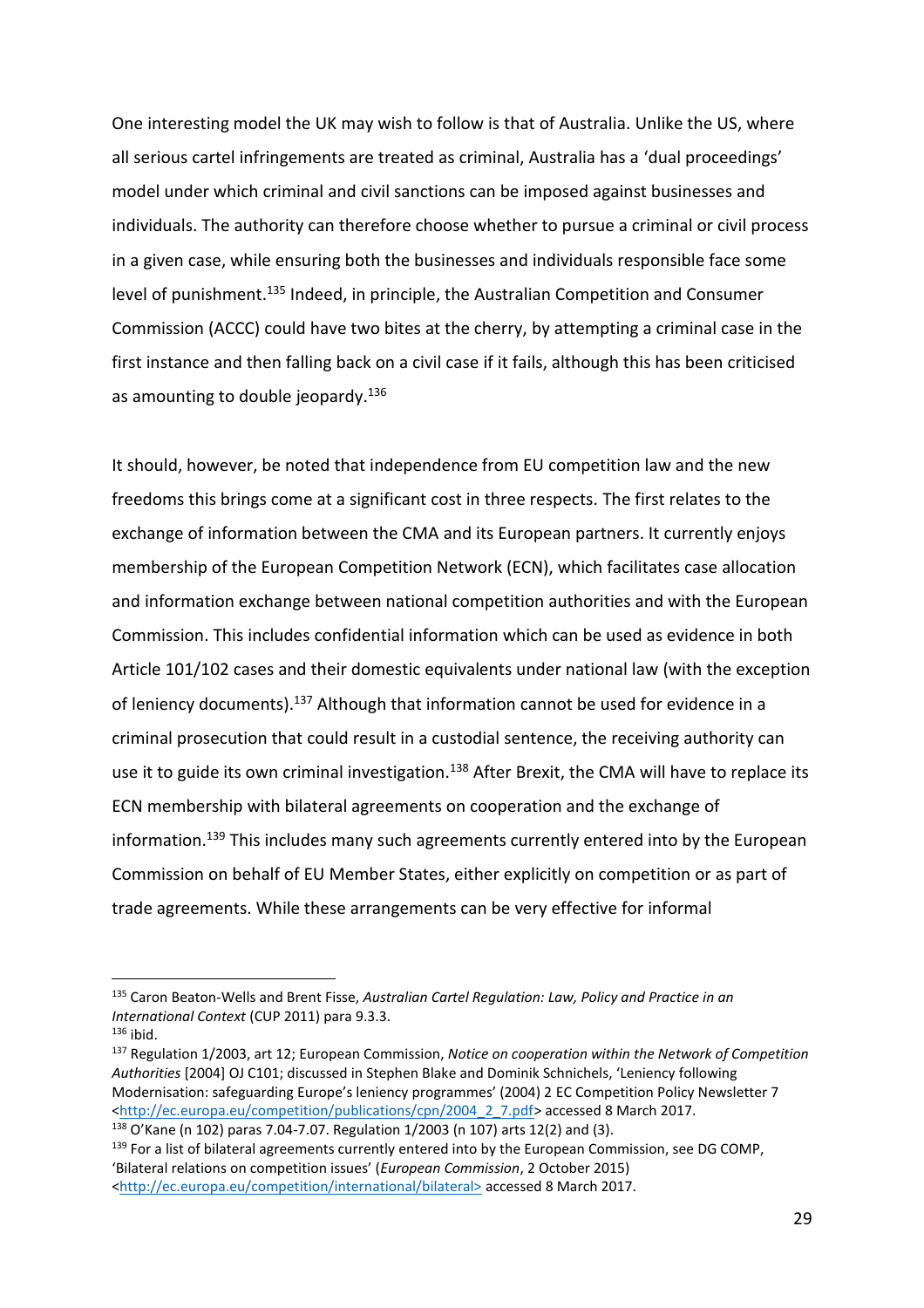communication and merger clearance, they do not generally allow for the exchange of any confidential information without the consent of the relevant parties.<sup>140</sup> Consequently, the CMA is likely to receive less information from its European partners about potential infringements.

The second cost is that this hindrance to obtaining useful information from European partners will come at a time when the CMA needs to significantly increase its enforcement activities to replicate the work currently undertaken by the European Commission on the UK's behalf. This is another area where the CMA will need significant additional resources to cope with its enhanced role after Brexit. What is more, these additional resources are perfectly justifiable given the deterrent effect of cartel enforcement and the need for HM Treasury to continue benefiting from the very significant level of corporate fines recovered by the European Commission in cartel cases. As Table 1 below illustrates, around €26.5 billion in fines have benefited EU Member States (including the UK) since 1990.

Table  $1$  – EU Cartel Fines 1990-2017 (not adjusted for General Court and CJEU judgments)<sup>141</sup>

| Year              | Amount in EUROs $(\epsilon)$ |
|-------------------|------------------------------|
| 1990 - 1994       | 539,691,550                  |
| 1995 - 1999       | 292,838,000                  |
| 2000 - 2004       | 3,462,664,100                |
| 2005 - 2009       | 9,414,012,500                |
| 2010 - 2014       | 8,712,512,674                |
| $2015 - Feh 2017$ | 4,159,116,000                |
| Total             | 26,580,834,824               |

Given the financial uncertainties posed by Brexit, this is a source of revenue the UK can ill afford to lose. The simplest way of continuing to recover the UK's share of these fines is to

<sup>140</sup> European Union, *Improving International Co-Operation in Cartel Investigations* (Contribution to OECD Global Forum on Competition, 9 February 2012)

[<sup>&</sup>lt;http://ec.europa.eu/competition/international/multilateral/2012\\_feb\\_cartels.pdf>](http://ec.europa.eu/competition/international/multilateral/2012_feb_cartels.pdf) accessed 8 March 2017. <sup>141</sup> Source: European Commission, 'Cartel Statistics'

[<sup>&</sup>lt;http://ec.europa.eu/competition/cartels/statistics/statistics.pdf>](http://ec.europa.eu/competition/cartels/statistics/statistics.pdf) accessed 8 March 2017.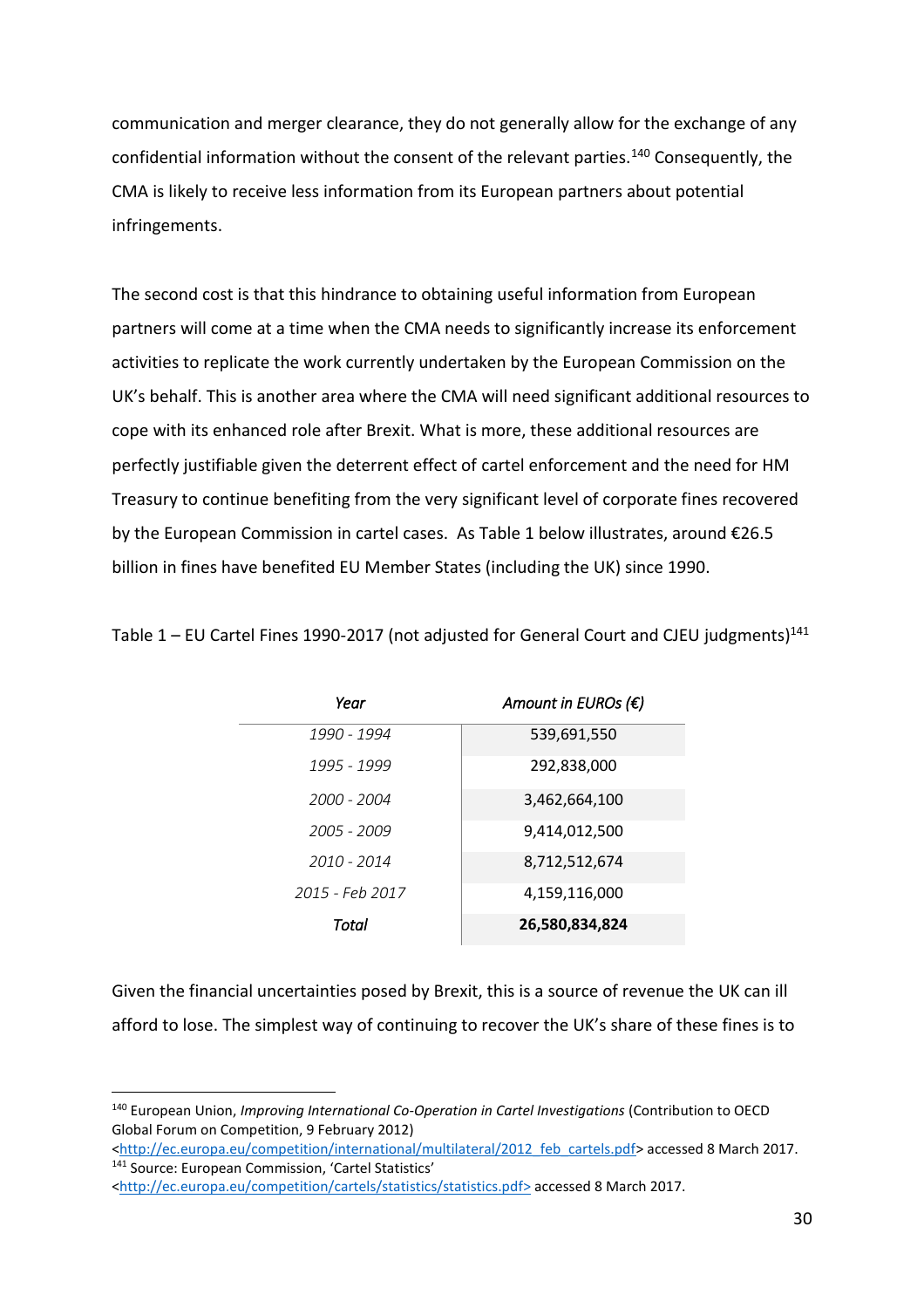stay closely aligned to the enforcement regime of the EU, retaining the civil enforcement regime under the Competition Act 1998, so as to limit the scope for cartels punished in the EU escaping their liabilities to the UK.

The third and final cost relates to the regulatory burden on firms. While hard-core infringements will continue to be unlawful in both the UK and EU, any divergence in policy relating to conduct at the fringes of Articles 101 and 102 will create uncertainty for firms wishing to operate in both jurisdictions. If, for example, the UK decided to take a different approach to the EU's vertical block exemption, this may cause problems for large undertakings with complicated distribution arrangements and could discourage them from operating or investing in the UK, especially if the UK wanted to be more restrictive, at a cost to competition and growth.<sup>142</sup>

#### **V. Concluding Remarks**

 $\overline{a}$ 

The analysis in this paper suggests it would be unwise to substantially amend competition policy in the UK, as part of its withdrawal from the European Union. The current regime provides a high degree of predictability and transparency to businesses operating and investing in the UK. A continued commitment to this regime would help mitigate some of the great uncertainties surrounding the UK's future relationship with the EU and would likely facilitate more open trade agreements.

The most pressing priority will be to ensure the CMA is afforded sufficient funds to deal with the significantly increased workload that will accompany withdrawal from the EU. This will include the average of six pan-European antitrust cases opened by the European Commission every year, a significant proportion of the 300 qualifying merger notifications received annually and the introduction of some form of monitoring system for State aid. We

<sup>142</sup> Anneli Howard, 'Brexit: exit stage left for competition damages?' (2016) Competition Law Journal: Brexit Special Online Edition 4, 7-8 [<http://www.jordanpublishing.co.uk/practice](http://www.jordanpublishing.co.uk/practice-areas/competition/news_and_comment/brexit-exit-stage-left-for-competition-damages#.WMBN8BKLTgE)[areas/competition/news\\_and\\_comment/brexit-exit-stage-left-for-competition-damages#.WMBN8BKLTgE>](http://www.jordanpublishing.co.uk/practice-areas/competition/news_and_comment/brexit-exit-stage-left-for-competition-damages#.WMBN8BKLTgE) accessed 8 March 2017.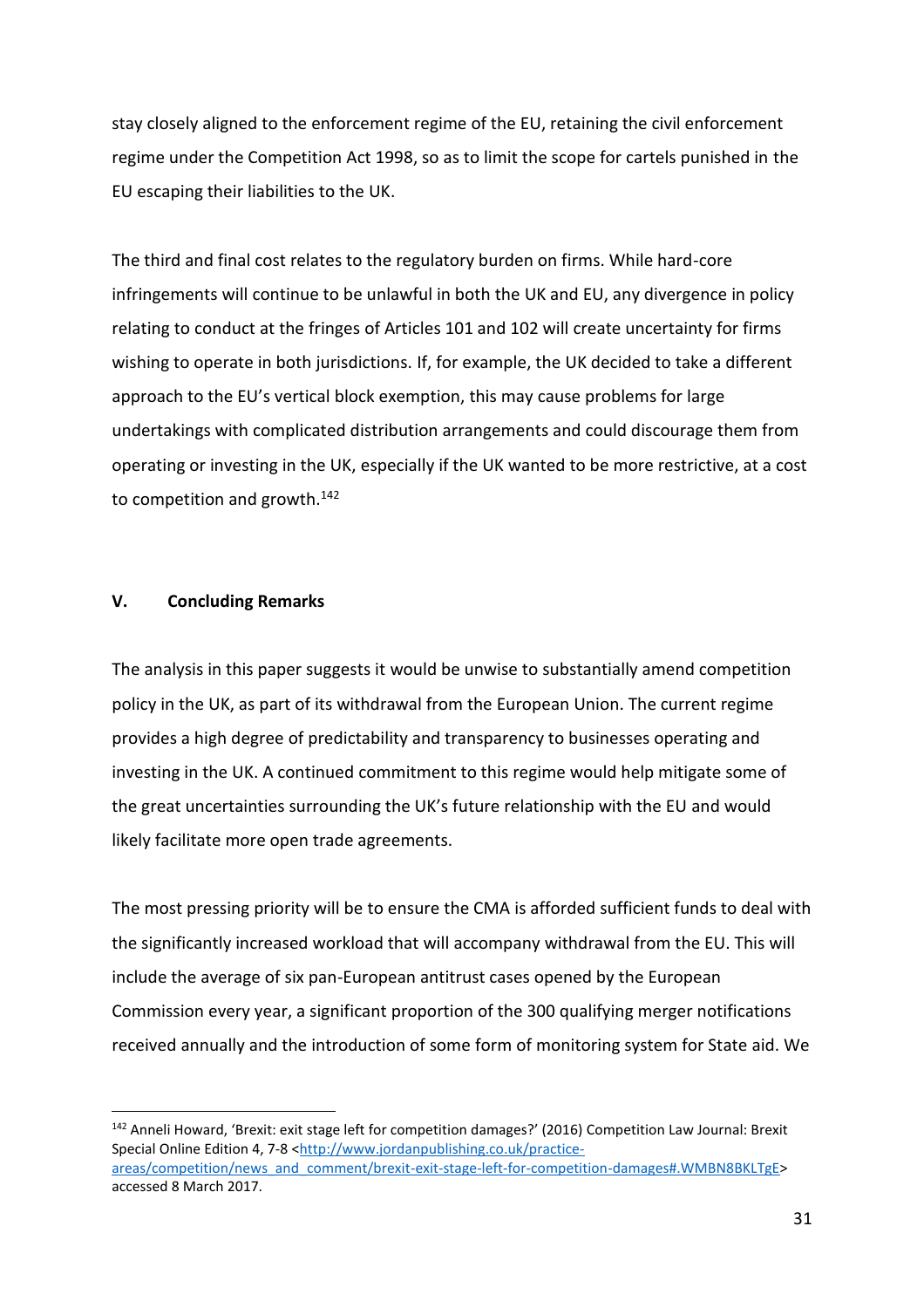estimate this will result in around 80 extra cases per year, which would at least double the current CMA workload and will have knock-on effects for the CAT. It is imperative that these issues are addressed in order to ensure that all mergers are assessed as to their effects on UK markets, as well as to continue deterring cartels (and benefiting from cartel fines).

Brexit will provide the UK with an opportunity to be more interventionist in domestic industries, but an industrial policy based on more frequent public interest interventions in mergers, in addition to generous State aid, makes policy susceptible to lobbying, subjective decision-making and short-term political point scoring. History has shown that it is better to be cautious with such interventions and that an economics-based merger control system, administered by an authority that is independent of political interference, is the most effective approach. The current merger regime already allows for public interest considerations, but only in exceptional circumstances (national security, media plurality and stability of financial markets). Following Brexit, the UK Government will be able to employ these existing considerations in any merger where there is a political need to protect UK firms from foreign acquisitions *on these grounds*. Any move to introduce an expanded public interest test alongside the competition test, risks dragging the UK back to the patchy and inconsistent policy of the past. In fact, it may be better to legislate to make the extension of public interest grounds more difficult.

A broader application of State aid also has the potential to be counterproductive. The UK was one of the strongest voices for constraining the use of State aid within the EU and was clearly a net beneficiary of EU State aid rules. Without a seat at the table, any moves to be more interventionist or protectionist in relation to UK markets could be reciprocated by the residual EU. In particular, leaving the EU means the UK is free from EU State aid rules, but will no longer have a seat at the table to prevent those rules being used for ends that may disadvantage UK businesses. More active use of State aid would also weaken the UK's negotiating position in reaching a trade agreement with the EU or retaining some form of preferential access to the Single Market. The challenge is how to ensure the UK and its EU trading partners continue to be constrained in their ability to grant State aid (for their mutual benefit), while also respecting the political imperative from the EU referendum, i.e. that there should be no continued supremacy of EU rules or oversight by EU institutions.